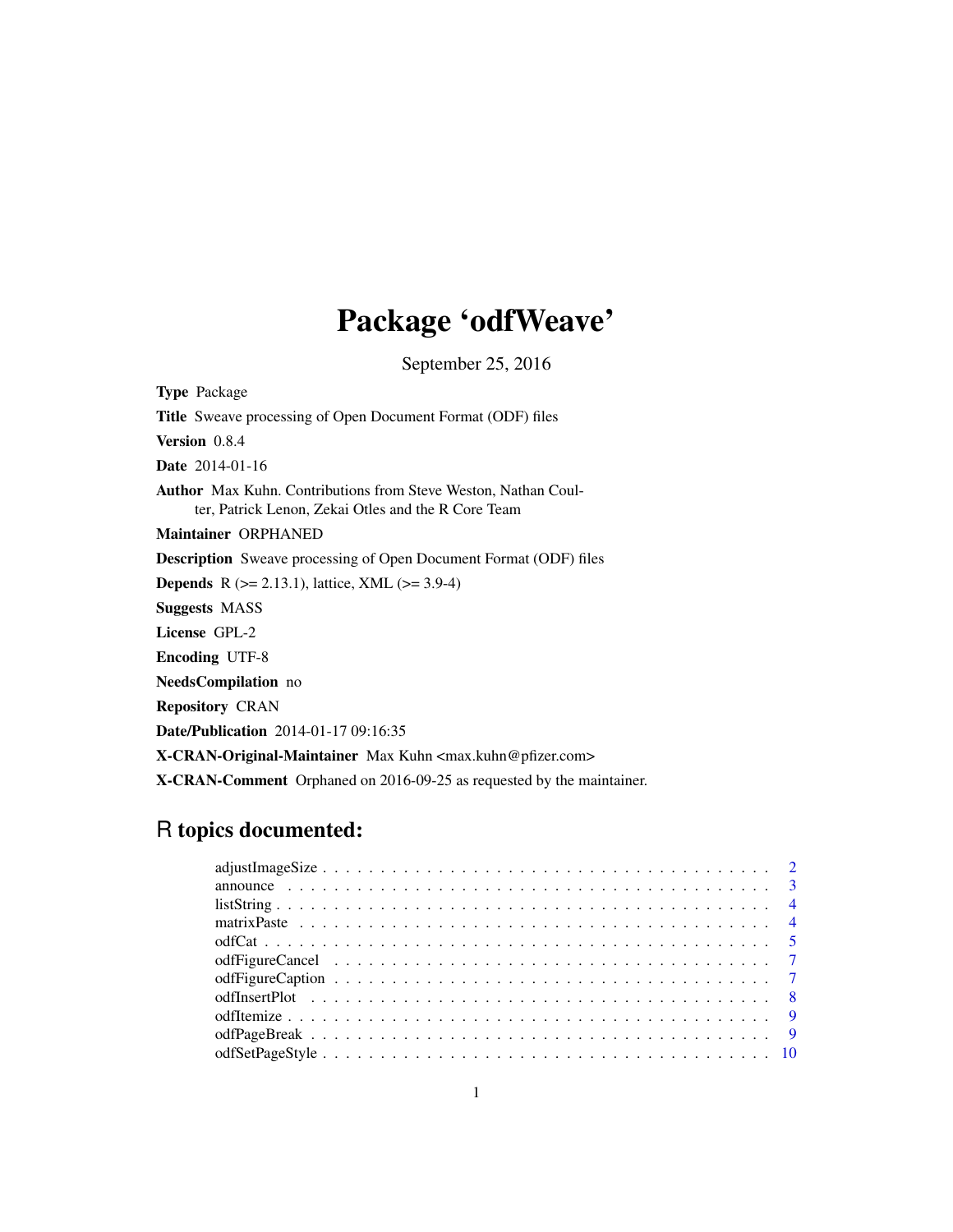# <span id="page-1-0"></span>2 adjustImageSize

| Index | 24 |
|-------|----|

adjustImageSize *Automate image size adjustments*

#### Description

This function is a wrapper for getImageDefs and setImageDefs to allow the user to change image sizes in one function call.

# Usage

adjustImageSize(x, y, scale = 1, res = 96)

# Arguments

| $\mathsf{x}$ | the display width of an image (in inches)  |
|--------------|--------------------------------------------|
|              | the display height of an image (in inches) |
| scale        | a scaling factor for the image file size   |
| res          | resolution for bitmap images               |

# Details

This function will get the current image specifications, change them and reset them using setImageDefs. If the device is either bmp, jpeg or png, the image will be converted to pixel size using the res argument.

Optionally, to make bitmap images look a little better, the scale argument can be used to scale-up the image file. This also has the effect of reducing the size of text and points in the displayed image.

# Value

No data are returned.

#### Author(s)

Sarah Goslee, Max Kuhn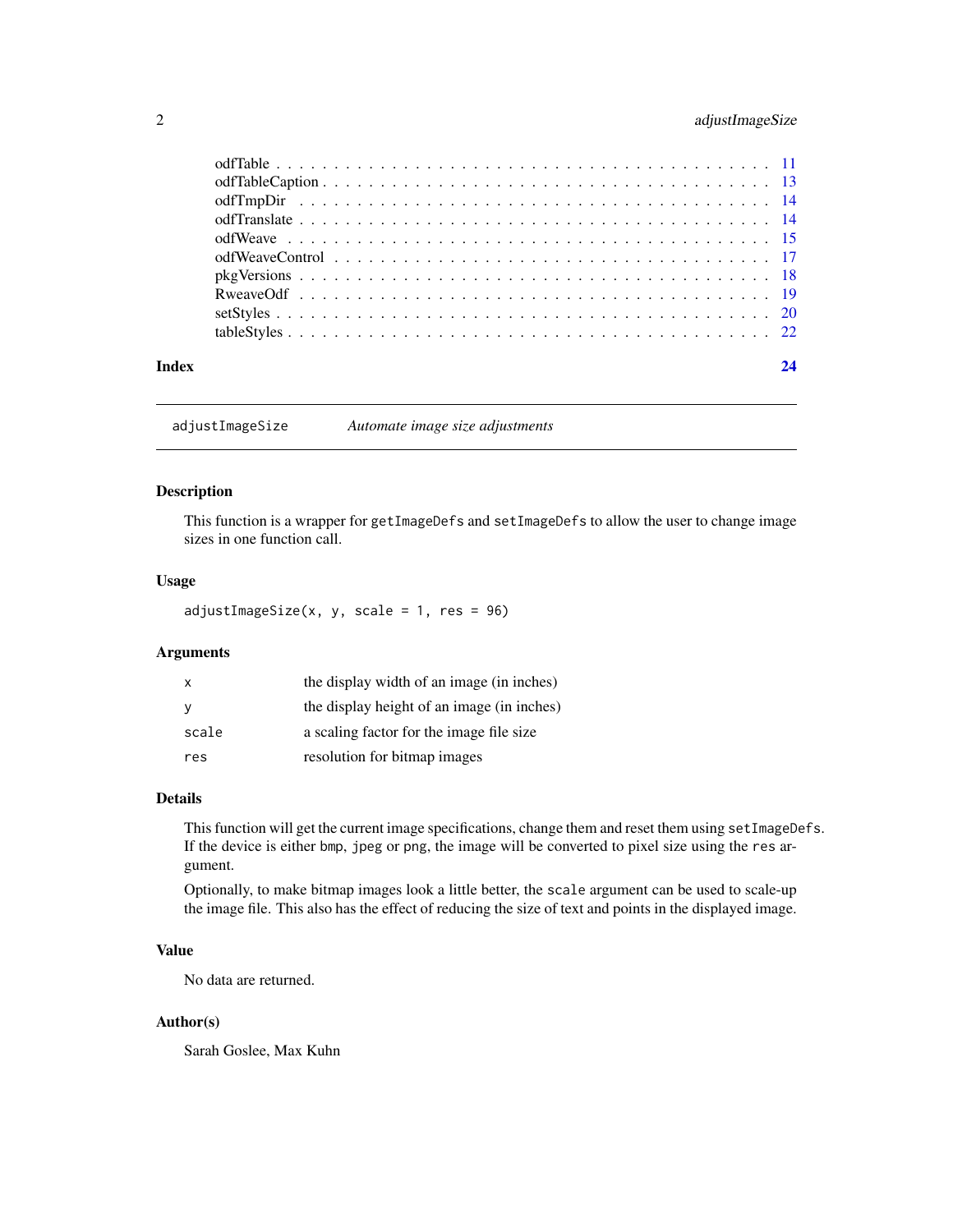#### <span id="page-2-0"></span>announce 3

# Examples

```
getImageDefs()
adjustImageSize(2, 5, scale = 1.75)
getImageDefs()
```
announce *cat and flush console*

# Description

This function is a wrapper for cat with an immediate flush of the console

# Usage

```
announce(verbose = TRUE, ...)
```
# Arguments

| verbose                 | a logical for printing  |
|-------------------------|-------------------------|
| $\cdot$ $\cdot$ $\cdot$ | arguments passed to cat |

# Value

NULL, invisibly

# Author(s)

Nathan Coulter

```
announce()
announce(FALSE, "this will not be printed")
announce(TRUE, "but this will be")
```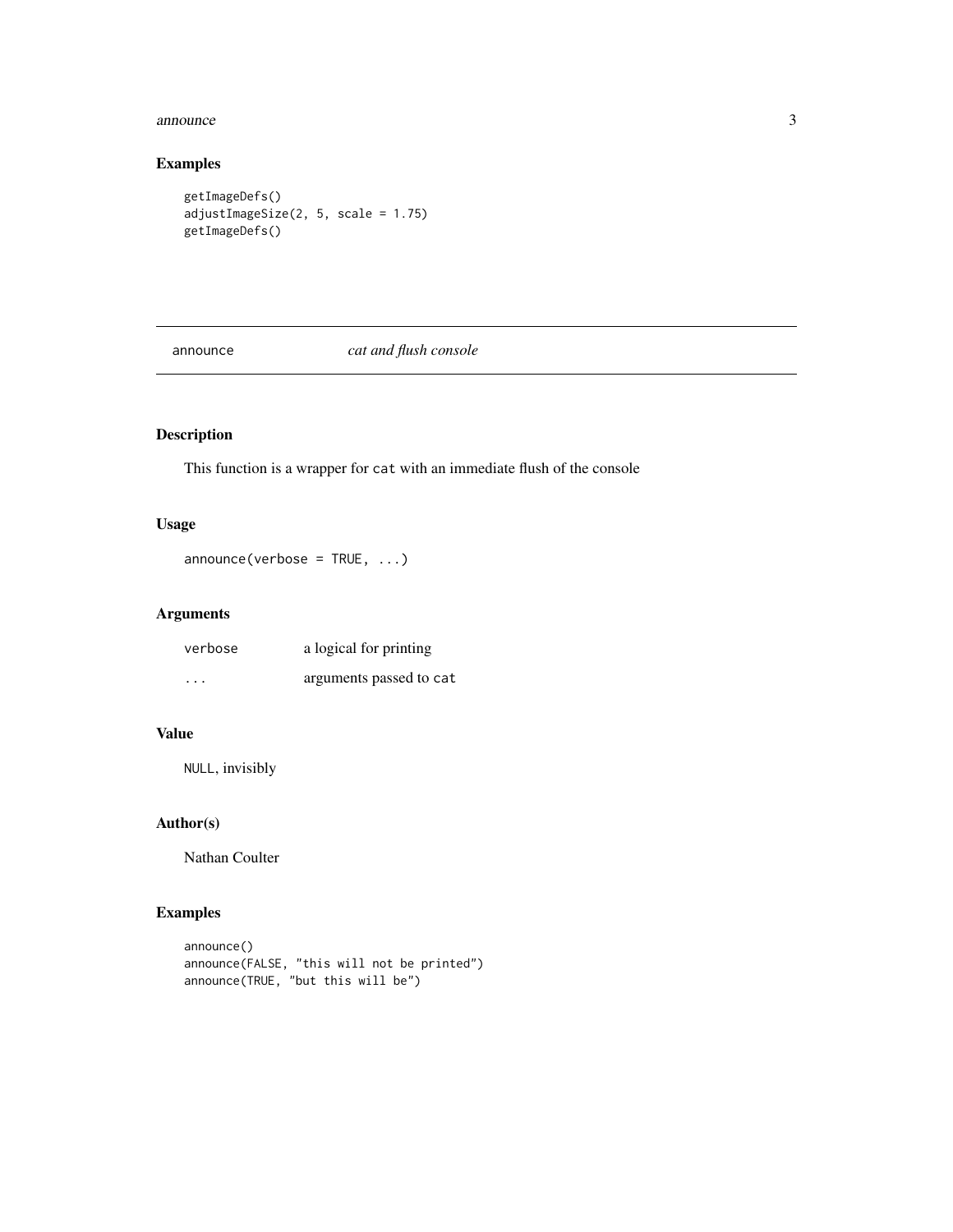# Description

Takes a vector and produces output like "element1 and element2" or "element1, element2 and element3"

#### Usage

listString(x, period = FALSE, verbose = FALSE)

#### Arguments

| $\mathsf{x}$ | a vector (converted to character if not) |
|--------------|------------------------------------------|
| period       | a logical: should a period end the text? |
| verbose      | a logical: how much details are logged   |

# Value

a character string

#### Author(s)

Max Kuhn

#### Examples

```
listString(letters[1])
listString(letters[1:2])
listString(letters[1:4])
```
matrixPaste *Element-Wise Paste of Conforming Matrices*

#### Description

For a series of character matrices with the same dimensions, paste each element together in the order specified.

# Usage

```
matrixPaste(..., sep = rep(" ", length(list(...)) - 1))
```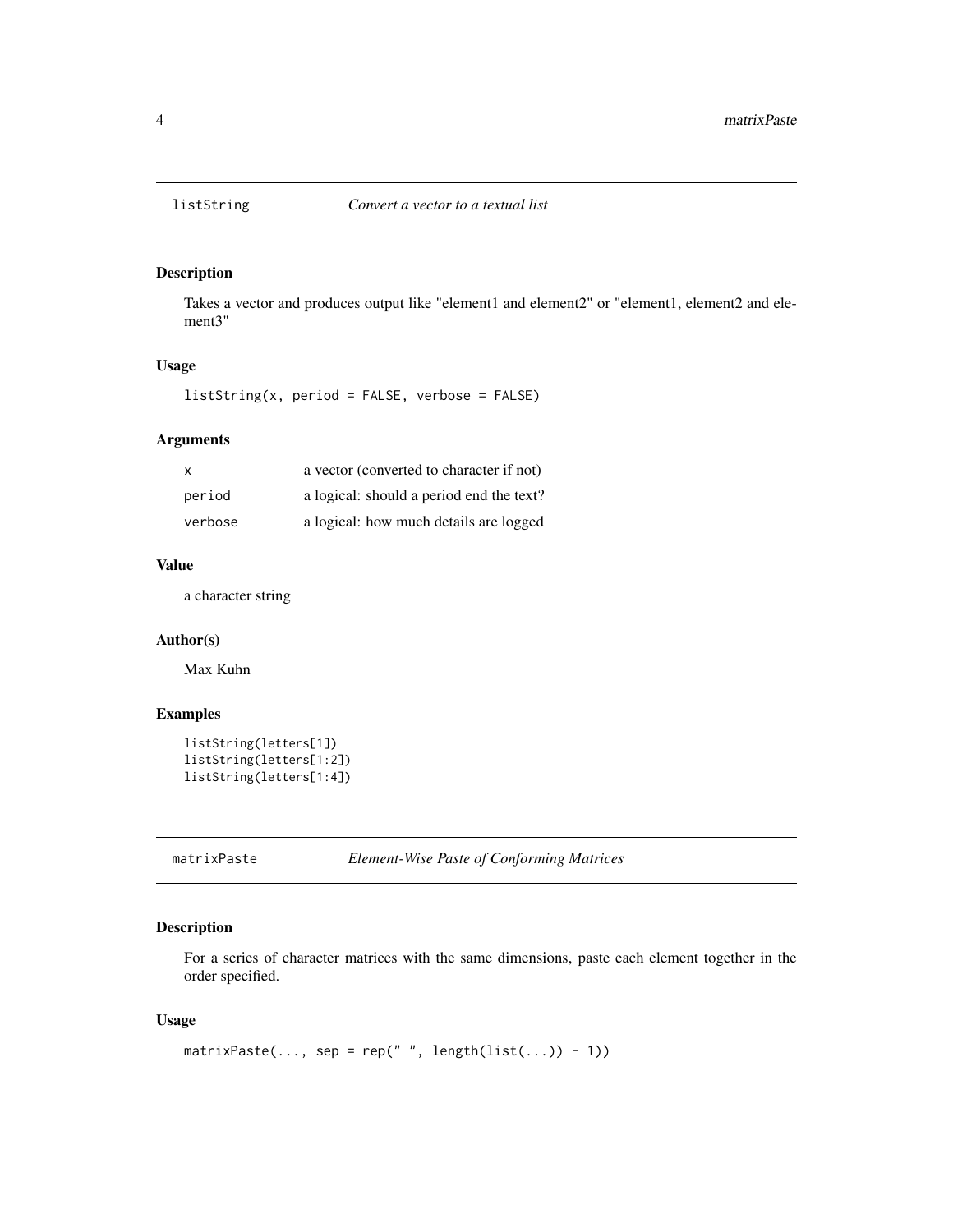#### <span id="page-4-0"></span>odfCat 5

#### Arguments

| $\cdots$ | a set of P character matrices with the same dimensions |
|----------|--------------------------------------------------------|
| sep      | a vector of P-1 separators for each element            |

# Details

The matrices are converted to vectors and pasted, then re-dimensioned. Different separators can be used between matrices, but the same separator must be used for all of the elements.

# Value

a character matrix

## Author(s)

Max Kuhn

#### Examples

```
mat1 <- matrix(letters[1:6], nrow = 2)mat2 \leftarrow matrix(LETTERS[1:6], nrow = 2)mat3 \leftarrow matrix(paste(1:6), nrow = 2)matrixPaste(mat1, mat2)
matrixPaste(mat1, mat2, sep = "+")
matrixPaste(mat1, mat2, mat3, sep = c("+", "plus"))
```
odfCat *Concatenate and Print in Native ODF*

#### Description

Outputs the objects, concatenating the representations, and sandwiches the output between XML tags.

#### Usage

```
odfCat(..., sep = " " , trim = FALSE,digits = max(3, getOption("digits") - 3), nsmall = 0,
      width = NULL, na.encode = TRUE, scientific = NA)
```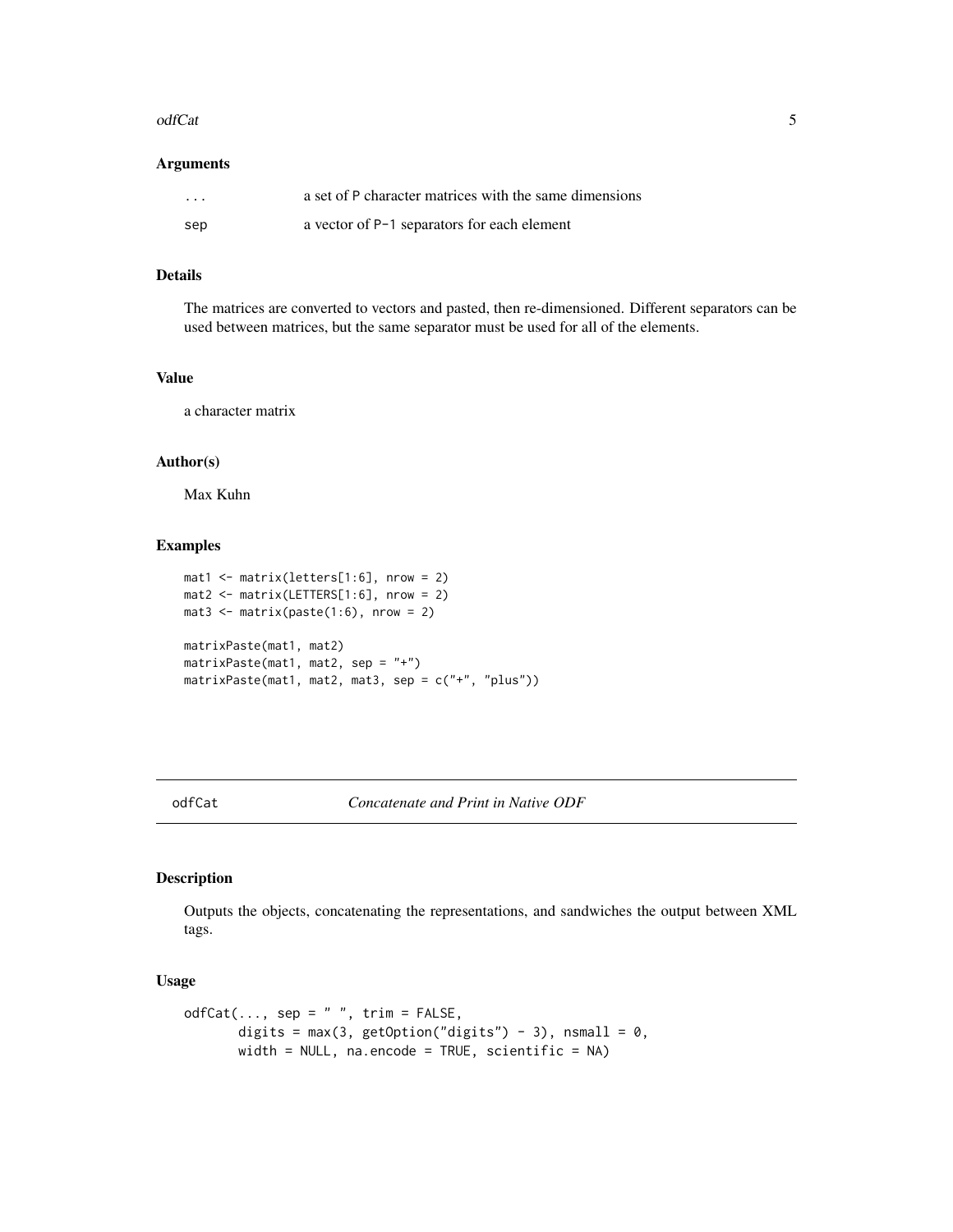#### <span id="page-5-0"></span>**Arguments**

| $\ddots$   | R objects (see Details for the types of objects allowed). |
|------------|-----------------------------------------------------------|
| sep        | character string to insert between the objects to print.  |
| trim       | used to convert numeric data to character using format    |
| digits     | used to convert numeric data to character using format    |
| nsmall     | used to convert numeric data to character using format    |
| width      | used to convert numeric data to character using format    |
| na.encode  | used to convert numeric data to character using format x  |
| scientific | used to convert numeric data to character using format    |

#### Details

odfCat is an analog to [cat](#page-0-0) and is useful for producing output in user-defined functions. It converts its arguments to character strings, concatenates them, separating them by the given 'sep=' string. It then sandwiches the text between  $\text{}\text{tags},$  and then outputs them. Note that this will produce paragraphs and cannot sequentially produce sentences within a paragraph.

[cat](#page-0-0) uses an internal function, so there will be some differences between [cat](#page-0-0) and odfCat. For example, factors are naively converted to character and numeric data are converted to character.

Since the text is embedded in ODF tags escaped characters (e.g. \n) don't have any effect. Exceptions are single- and double-quotes.

The paragraph uses the current paragraph style. The document formatting.odt in the package's examples directory illustrates the process of changing the appearance of the paragraph.

#### Value

```
a character strng of class odfCat
```
#### Author(s)

Max Kuhn

#### See Also

[cat](#page-0-0), [format](#page-0-0)

```
odfCat("\"hello world\"")
odfCat("these are the first letters", letters[1:5])
odfCat("some random normal data:", rnorm(5))
```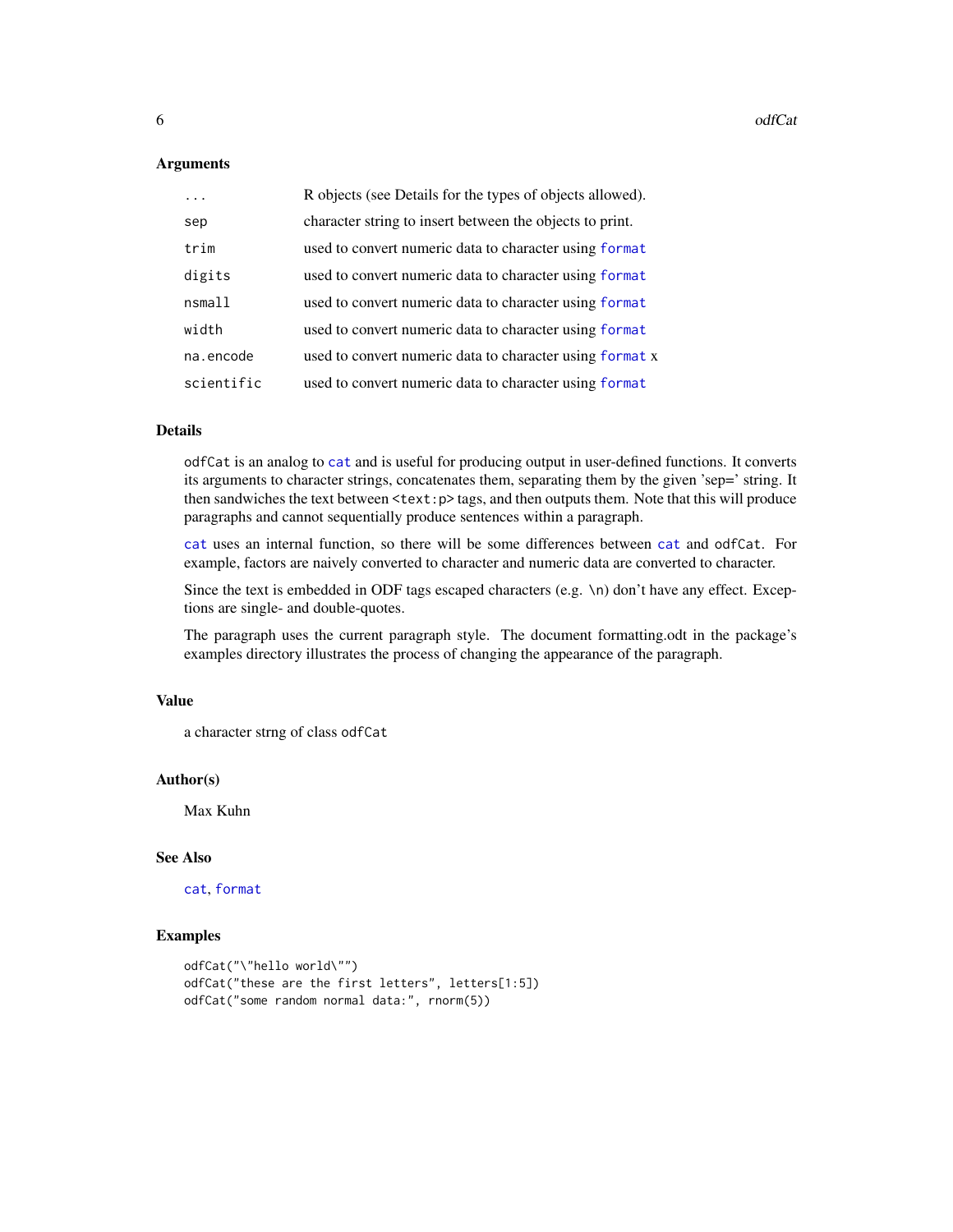<span id="page-6-0"></span>odfFigureCancel *Cancel Display of a Figure*

#### Description

This function can be called in a code chunk that uses the fig=TRUE option when you change your mind about producing a figure.

#### Usage

odfFigureCancel()

odfFigureCaption *Provide a Caption for a Figure*

#### Description

Provide a numbered caption for a figure. Captions are automatically numbered, and by default using arabic numerals, but letters or roman numerals can also be specified via the numformat argument.

#### Usage

```
odfFigureCaption(caption,
```

```
numformat = '1',
numlettersync = FALSE,
formula = 'Illustration+1',
label = 'Illustration')
```
#### Arguments

| caption       | the text portion of the caption                                       |
|---------------|-----------------------------------------------------------------------|
| numformat     | the format to use the figure number                                   |
| numlettersync | specifies the style of numbering to use if numformat is 'A' or 'a'    |
| formula       | the formula to use for computing this figure number from the previous |
| label         | the label to use for the caption. Defaults to 'Illustration'.         |

#### Details

This function should be called no more than once in a code chunk where 'figure' was set to true.

Legal values for numformat are 'A', 'a', 'I', 'i', and '1'.

If numformat is 'A' or 'a', numlettersync specifies what style of numbering to use after the first 26 figures. If numlettersync is true, the next 26 figures will be numbered 'AA', 'BB', ..., 'ZZ', 'AAA', 'BBB', etc. If numlettersync is false, the subsequent figures will be numbered 'AA', 'AB', ..., 'AZ', 'BA', 'BB', ..., 'BZ', etc.

The default formula, which numbers figures consecutively, is usually desired, but you could specify a formula of 'Illustration+10' to have your figures numbered 1, 11, 21, etc.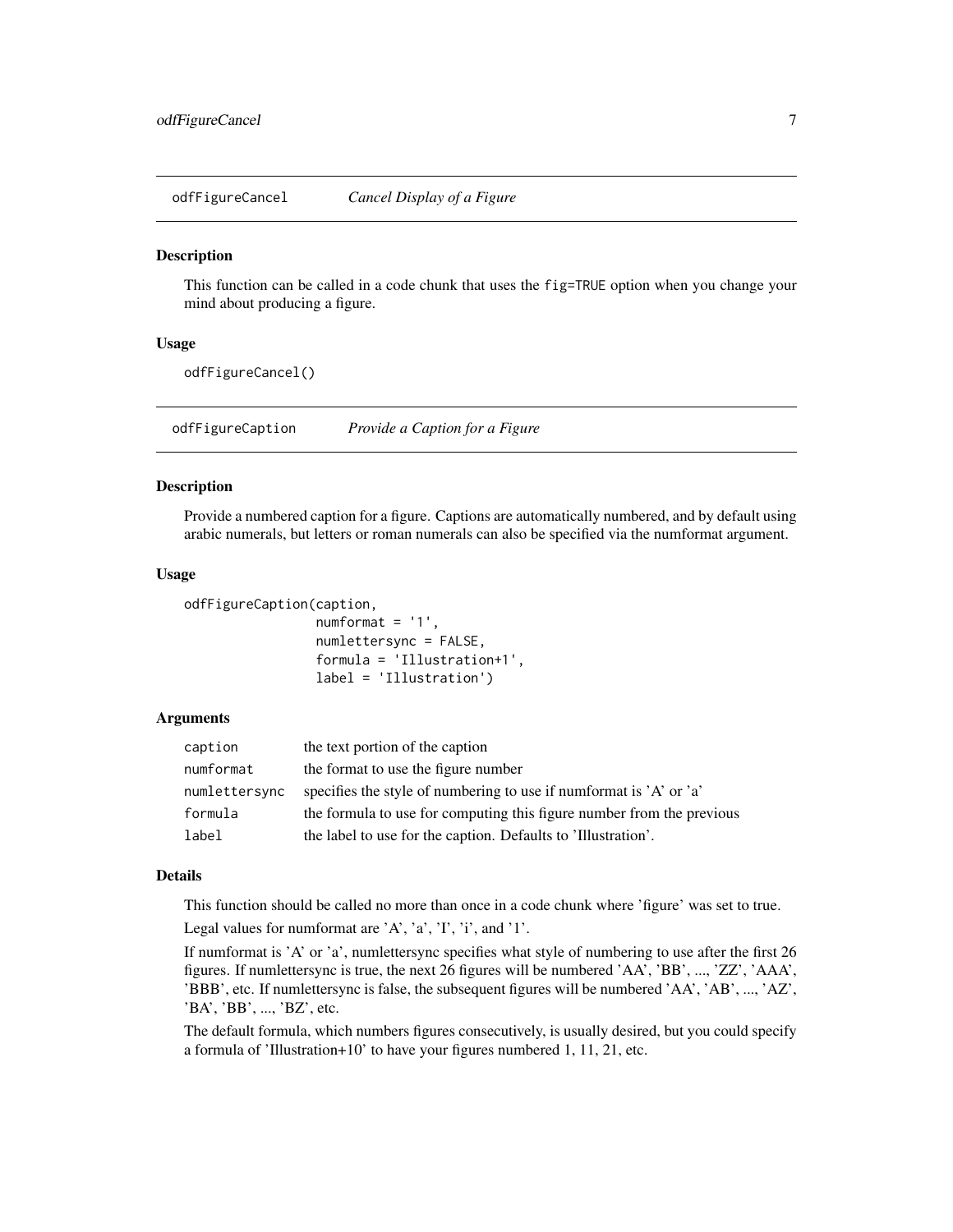# Examples

```
## Not run:
odfFigureCaption("This is a very interesting figure")
## End(Not run)
```
odfInsertPlot *Write XML for image inseration*

# Description

Writes ODF markup to allow images in documents. Also can copy the image file to the Picture directory.

#### Usage

```
odfInsertPlot(file, height, width, units = "in", anchor =
              c("<text:p>", "</text:p>"), name = paste("graphics",
              floor(runif(1) * 1000), sep = ""), externalFile =
              FALSE, dest = paste(getwd(), "/Pictures", sep = ""),
              caption = NULL)
```
# Arguments

| file         | a string for the image file location                                                                                                               |
|--------------|----------------------------------------------------------------------------------------------------------------------------------------------------|
| height       | the dispay height of the image                                                                                                                     |
| width        | the dispay width of the image                                                                                                                      |
| units        | the units for the display dimensions                                                                                                               |
| anchor       | a character vector of length 2. The image markup will be sandwiched between<br>these two elements                                                  |
| name         | a name for the figure                                                                                                                              |
| dest         | the locaiton of the poiture directory                                                                                                              |
| externalFile | a logical; was the plot automatically generated by R during Sweaving? If TRUE,<br>then the file is copied to the Pictures directory.               |
| caption      | either NULL (for no caption) or the output of odfFigureCaption. Note that<br>specifying a caption results in the iamge being placed within a frame |

# Value

a character string

# Author(s)

Max Kuhn

<span id="page-7-0"></span>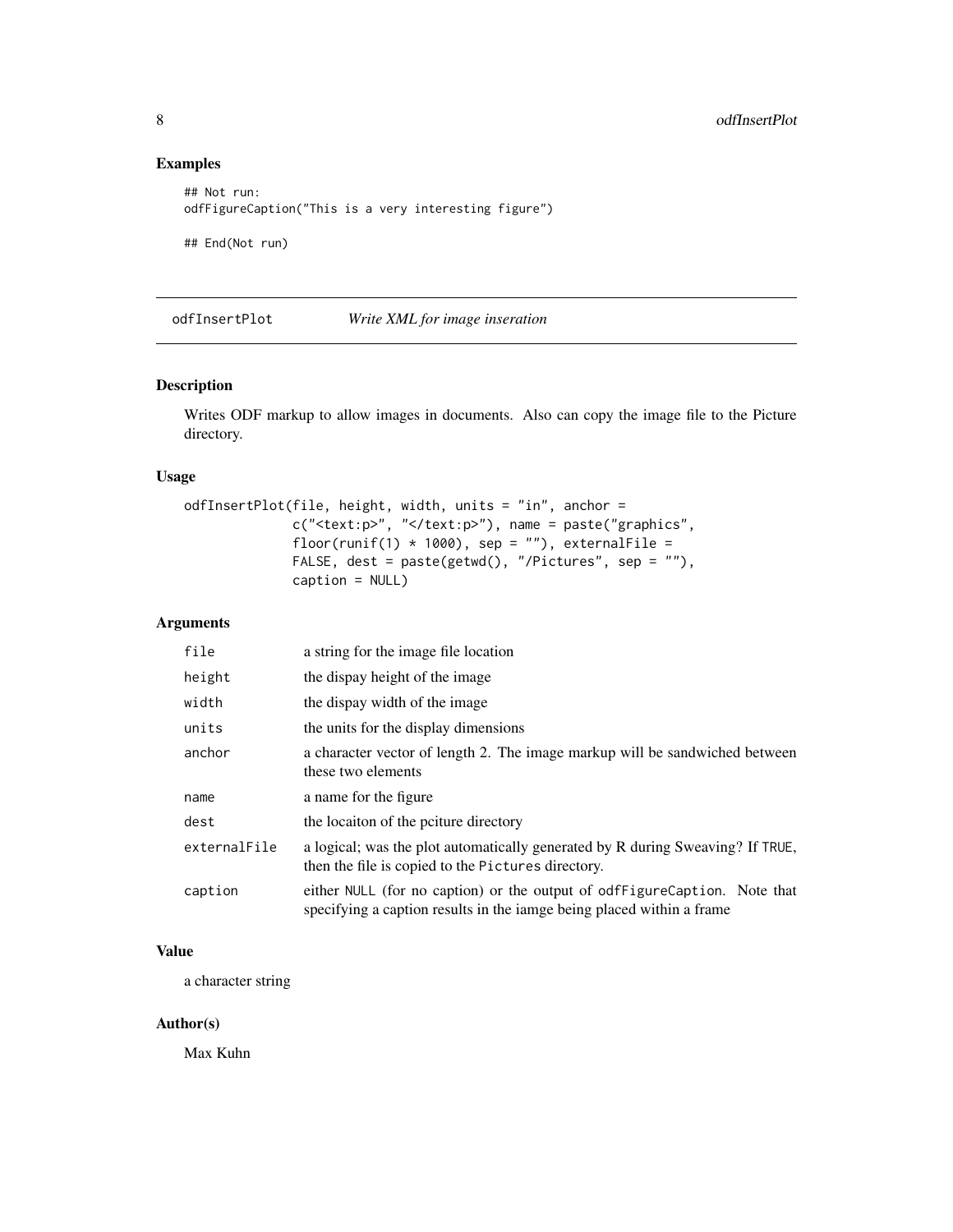#### <span id="page-8-0"></span>odfItemize 9

# Examples

```
odfInsertPlot("plot.png", 4, 4)
```
odfItemize *Write XML for one layer lists*

#### Description

Creates ODF markup for enumerated or bulleted list one layer deep

# Usage

odfItemize(data, ...)

#### Arguments

| data     | a vector                  |
|----------|---------------------------|
| $\cdots$ | options to pass to format |

#### Value

a string of XML markup

#### Author(s)

Max Kuhn

# Examples

```
odfItemize(levels(iris$Species))
```
odfPageBreak *Generate a Page Break*

# Description

Generate a page break in an odfWeave document.

# Usage

```
odfPageBreak()
```
#### Details

This function should be called in a code chunk in an odfWeave document at the point where a page break is desired.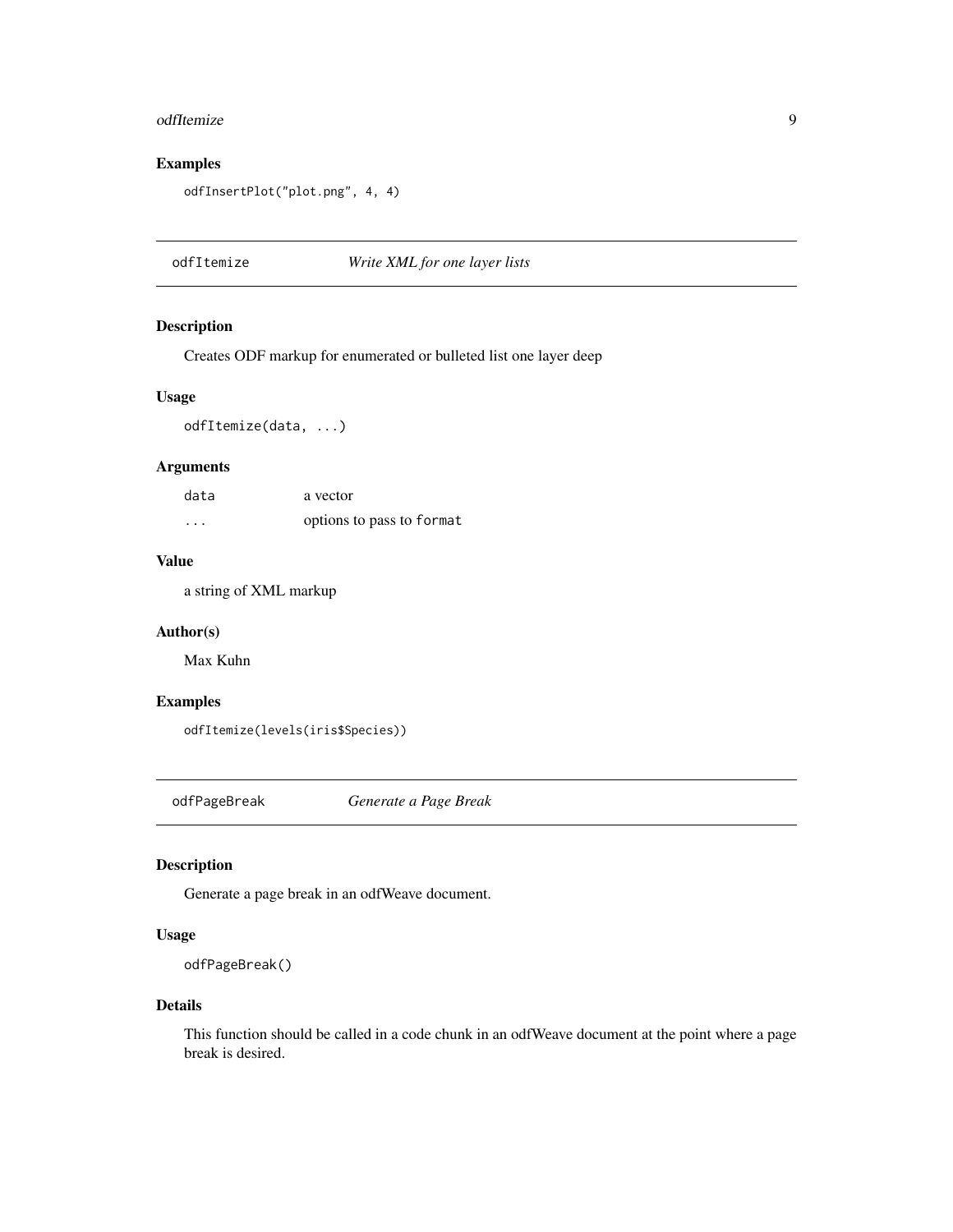# Examples

## Not run: odfPageBreak()

## End(Not run)

odfSetPageStyle *Set the Page Style*

# Description

Insert a page break with a specified page style.

#### Usage

odfSetPageStyle(style="Standard")

# Arguments

| style | a character strig of length one that references a page style that is either contained |
|-------|---------------------------------------------------------------------------------------|
|       | in the style definitions or already used within the document.                         |

# Details

This function should be called in a code chunk in an odfWeave document at the point where a page break with a page style is desired. A common use would be to change the page to landscape mode, perhaps using the "RlandscapePage" style in order to display a table in landscape mode, and then to set it back to the standard style after generating the table.

# Examples

```
## Not run:
odfSetPageStyle("RlandscapePage")
```
## End(Not run)

<span id="page-9-0"></span>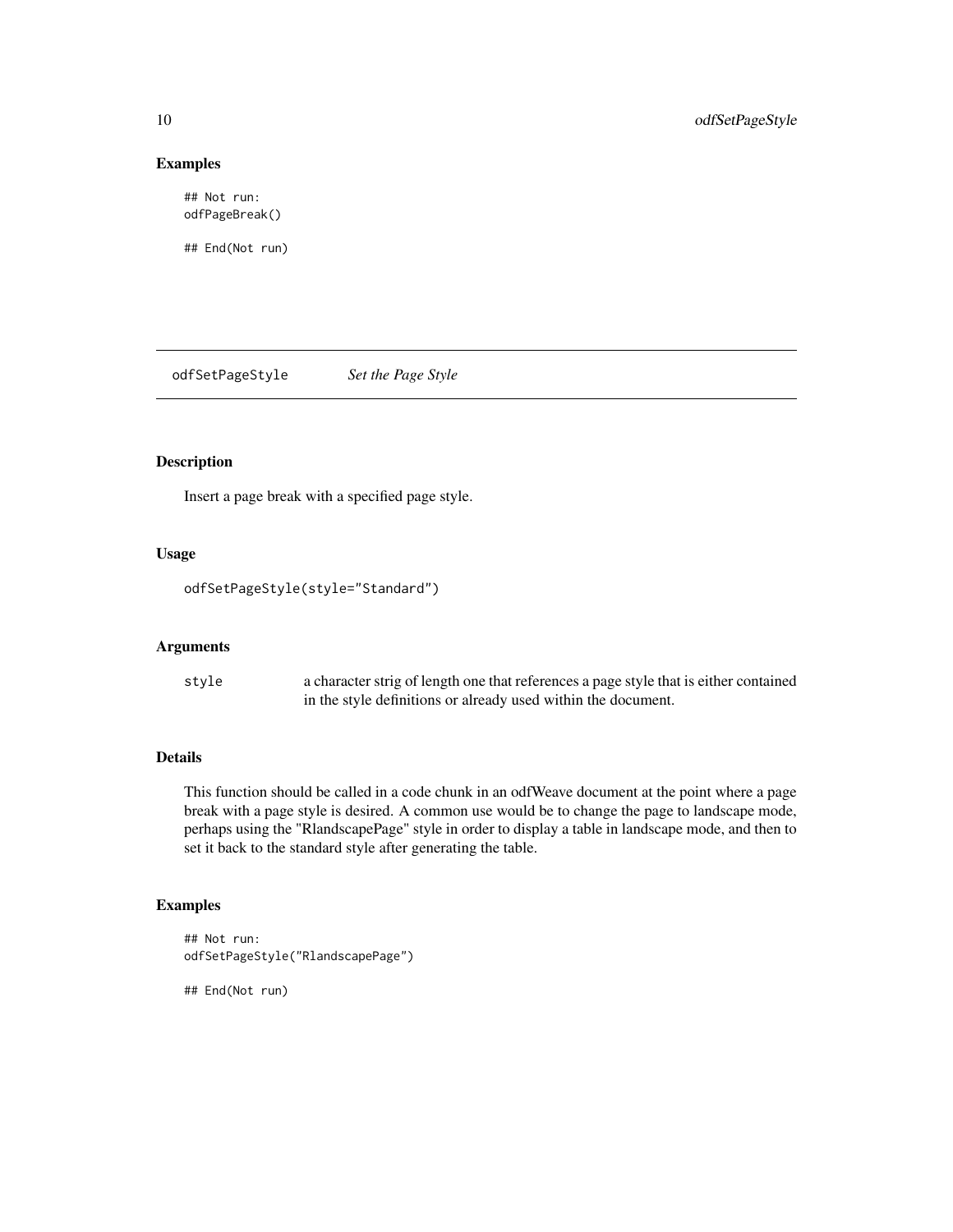<span id="page-10-1"></span><span id="page-10-0"></span>

#### Description

Create an Open Document Format table from a data frame, matrix or vector

#### Usage

```
odfTable(x, ...)
## S3 method for class 'numeric'
odfTable(x,
         horizontal = length(x) < 5,
         colnames = names(x),digits = max(3, getOption("digits") - 3),name = paste("Table", floor(runif(1) * 1000), sep = ""),
         styles = NULL,
         ...)
## S3 method for class 'character'
odfTable(x,
         horizontal = length(x) < 5,
         colnames = names(x),
         name = paste("Table", floor(runif(1) * 1000), sep = ""),
         styles = NULL,
         ...)
## S3 method for class 'data.frame'
odfTable(x,
         colnames = NULL,
         useRowNames = TRUE,
         digits = max(3, getOption("digits") - 3),
         name = paste("Table", floor(runif(1) * 1000), sep = ""),
         styles = NULL,
         cgroup = NULL,
         rgroup = NULL,
         ...)
## S3 method for class 'matrix'
odfTable(x,
         colnames = NULL,
         useRowNames = TRUE,
         digits = max(3, getOption("digits") - 3),name = paste("Table", floor(runif(1) * 1000), sep = ""),
         styles = NULL,
         cgroup = NULL,
```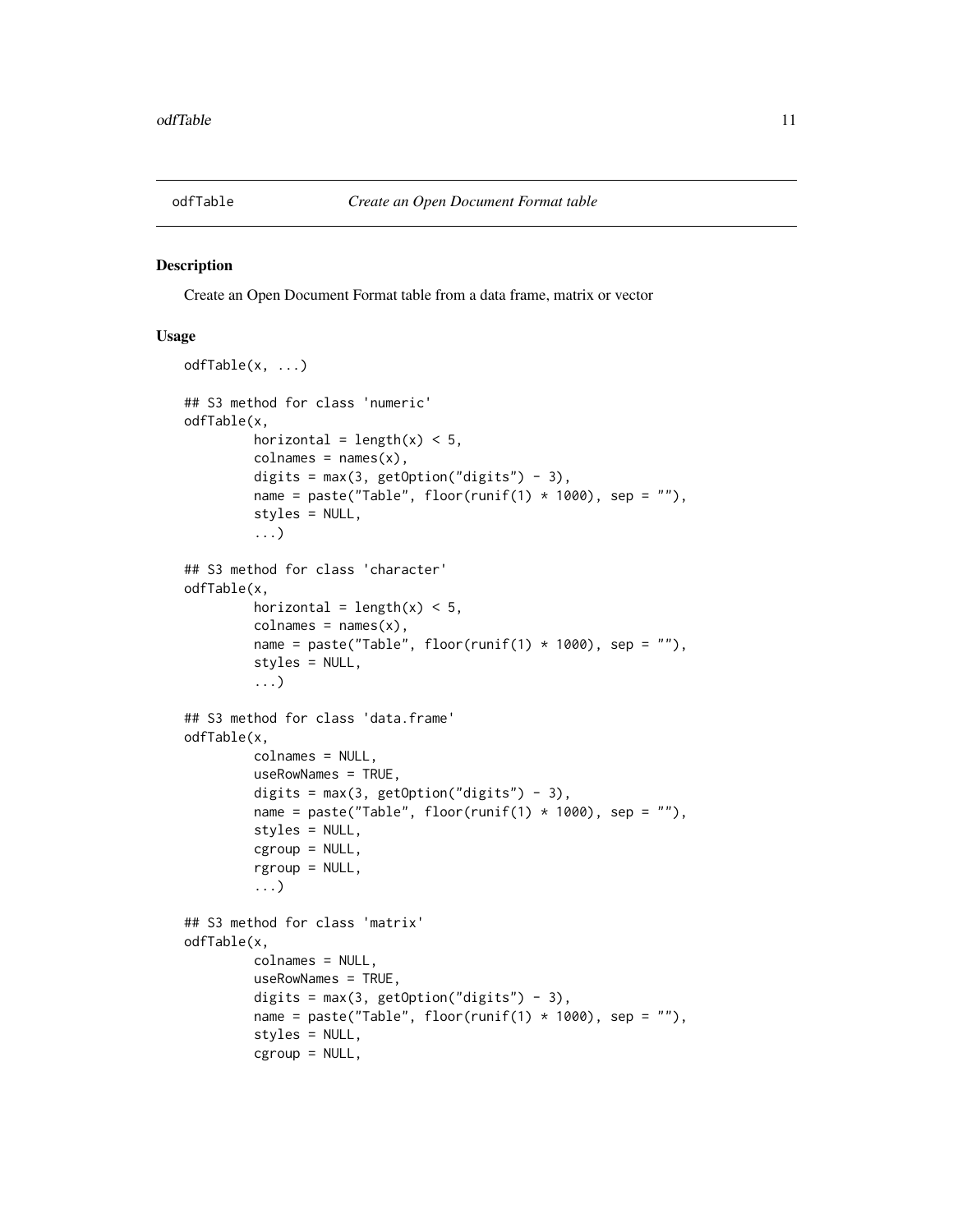<span id="page-11-0"></span>rgroup = NULL, ...)

#### Arguments

| X           | A vector, matrix or data frame.                                                                                                                                                                                                                                                                                                                                                                                                                                                                                                                                                                                                                                                                                                                                                                      |
|-------------|------------------------------------------------------------------------------------------------------------------------------------------------------------------------------------------------------------------------------------------------------------------------------------------------------------------------------------------------------------------------------------------------------------------------------------------------------------------------------------------------------------------------------------------------------------------------------------------------------------------------------------------------------------------------------------------------------------------------------------------------------------------------------------------------------|
| horizontal  | A logical: should the vector be shown as a 1xn table or nx1? This is ignored for<br>other data structures.                                                                                                                                                                                                                                                                                                                                                                                                                                                                                                                                                                                                                                                                                           |
| colnames    | A vector of column names that can be used. Note that if the row names are used<br>in the table, this should contain an extra element for that column.                                                                                                                                                                                                                                                                                                                                                                                                                                                                                                                                                                                                                                                |
| useRowNames | A logical: should the row names be printed in the final table.                                                                                                                                                                                                                                                                                                                                                                                                                                                                                                                                                                                                                                                                                                                                       |
| digits      | Number of significant digits passed to format.                                                                                                                                                                                                                                                                                                                                                                                                                                                                                                                                                                                                                                                                                                                                                       |
| name        | A name for the table. ODF requires a name for each object, so a random name<br>will be used if unspecified.                                                                                                                                                                                                                                                                                                                                                                                                                                                                                                                                                                                                                                                                                          |
| styles      | An optional list of style names for each table element (cells, headers etc). See<br>tableStyles                                                                                                                                                                                                                                                                                                                                                                                                                                                                                                                                                                                                                                                                                                      |
| cgroup      | A data frame with two, three, or four columns. The first column should be<br>a character vector specifying column group header names. The resulting row<br>will come before the header names specified via the colnames argument. The<br>second column should be a numeric vector specifying the column span for the<br>corresponding element of the first column. The sum of the second column must<br>be equal to the number of columns in x, plus one, if useRowNames is true and x<br>actually has row names. If there is a third column, it should contain the names of<br>paragraph styles to use. If there is a fourth column, it should contain the names<br>of cell styles. In the absence of these columns, the cgroupText and cgroupCell<br>elements of the styles argument will be used. |
| rgroup      | A data frame with two, three, or four columns. The first column should be a<br>character vector specifying row group header names. The second column should<br>be a numeric vector specifying the row span for the corresponding element of the<br>first column. The sum of the second column must be equal to the number of rows<br>in x. If there is a third column, it should contain the names of paragraph styles<br>to use. If there is a fourth column, it should contain the names of cell styles. In<br>the absence of these columns, the rgroupText and rgroupCell elements of the<br>styles argument will be used.                                                                                                                                                                        |
|             | Optional arguments that can be passed to format.                                                                                                                                                                                                                                                                                                                                                                                                                                                                                                                                                                                                                                                                                                                                                     |

## Details

The data structures are converted to character matrices using format. The justify and trim arguments to format are usually overridden by the table style options, so those arguments are automatically set to justify = "none" and trim = TRUE. However, if values of these arguments are passed using the three dots, format will use them (but they probably won't do anything).

When using odfTable in a code chunk, the chunk's results argument should be set to xml.

The document formatting.odt in the package's examples directory illustrates the process of changing the appearance of the table.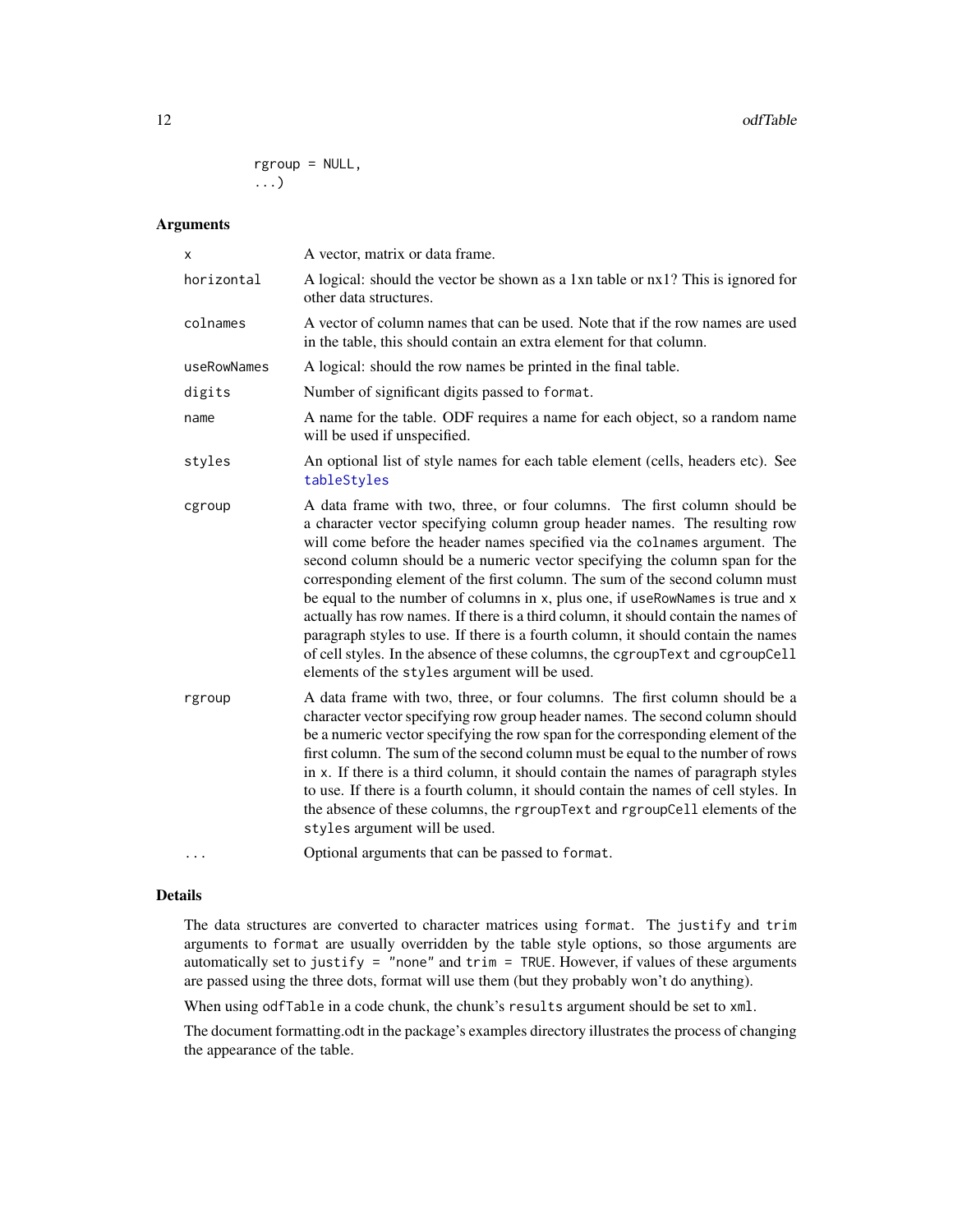#### <span id="page-12-0"></span>odfTableCaption 13

# Value

a list of character string that contain XML markup

#### Author(s)

Max Kuhn, with contributions from Zekai Otles

# See Also

[tableStyles](#page-21-1)

#### Examples

odfTable(iris[1:5,])

odfTableCaption *Provide a Caption for a Table*

#### Description

Provide a numbered caption for a table. Captions are automatically numbered, and by default using arabic numerals, but letters or roman numerals can also be specified via the numformat argument.

#### Usage

```
odfTableCaption(caption, numformat='1', numlettersync=FALSE,
  formula='Table+1', label='Table')
```
#### Arguments

| caption       | the text portion of the caption                                      |
|---------------|----------------------------------------------------------------------|
| numformat     | the format to use the table number                                   |
| numlettersync | specifies the style of numbering to use if numformat is 'A' or 'a'   |
| formula       | the formula to use for computing this table number from the previous |
| label         | the label to use for the caption. Defaults to 'Table'.               |

# Details

This function should be called immediately after a call to odfTable in a code chunk in an odfWeave document.

Legal values for numformat are 'A', 'a', 'I', 'i', and '1'.

If numformat is 'A' or 'a', numlettersync specifies what style of numbering to use after the first 26 tables. If numlettersync is true, the next 26 tables will be numbered 'AA', 'BB', ..., 'ZZ', 'AAA', 'BBB', etc. If numlettersync is false, the subsequent tables will be numbered 'AA', 'AB', ..., 'AZ', 'BA', 'BB', ..., 'BZ', etc.

The default formula, which numbers tables consecutively, is usually desired, but you could specify a formula of 'Table+10' to have your tables numbered 1, 11, 21, etc.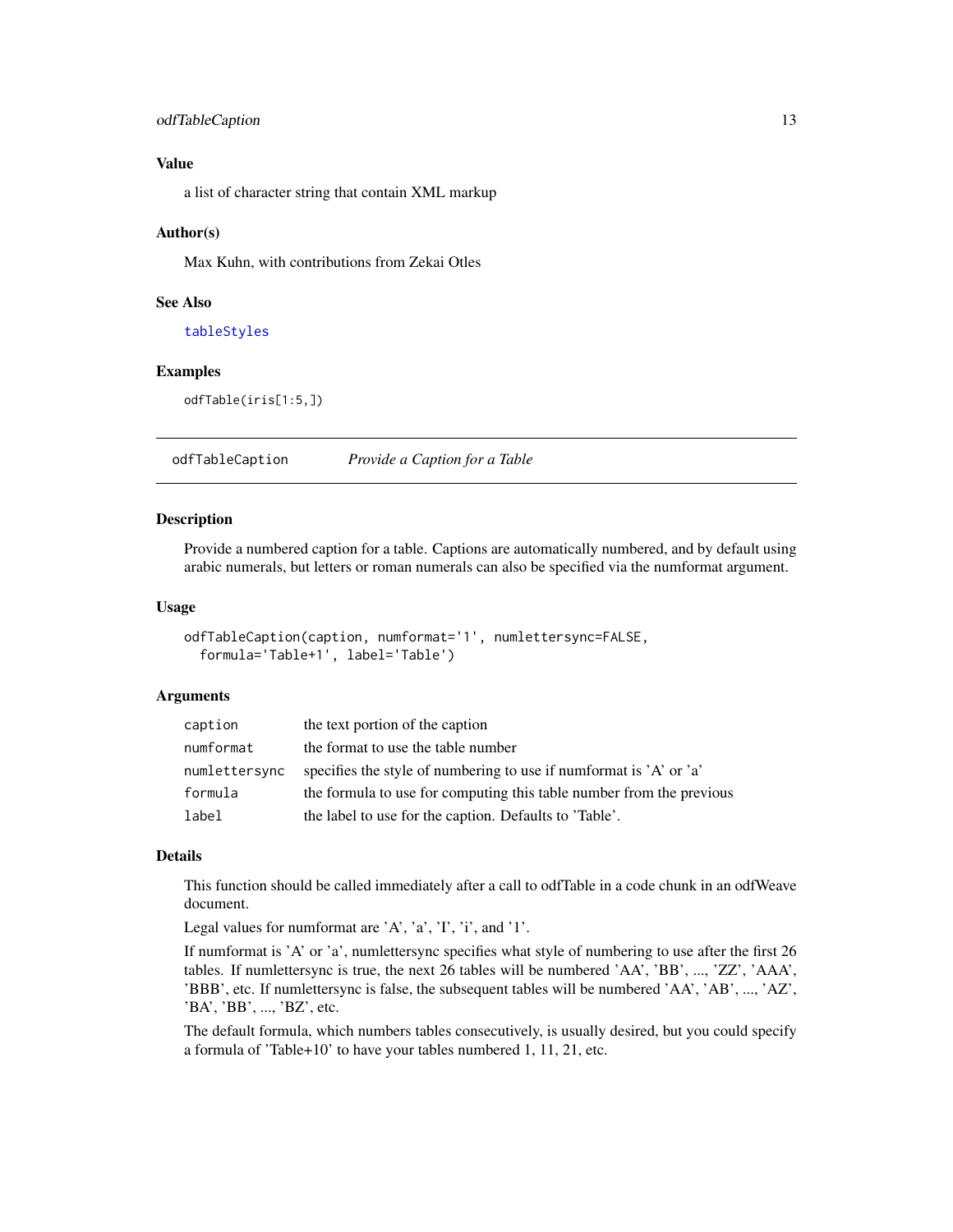# Examples

```
## Not run:
odfTableCaption("This is a very boring table")
```
## End(Not run)

odfTmpDir *odfWeave working directory*

# Description

Create a working directory for odfWeave

#### Usage

odfTmpDir()

# Details

This function determines the temp directory and creates a subdirectory. If a subdirectory cannot be created, an error is thrown.

#### Value

a character string containing the path

# Author(s)

Max Kuhn

odfTranslate *Translation of text to XML*

# Description

odfTranslate converts some XML modified characters (such as  $\>$ ) to R code (>). This function also tries to mistake proof the code by anticipating characters that might be in UTF-8 encoding to R compliant characters (e.g. OpenOffice may convert some characters. For example, " will become a UTF-8 character, which R will choke on).

# Usage

 $odffranslate(x, toR = TRUE)$ 

<span id="page-13-0"></span>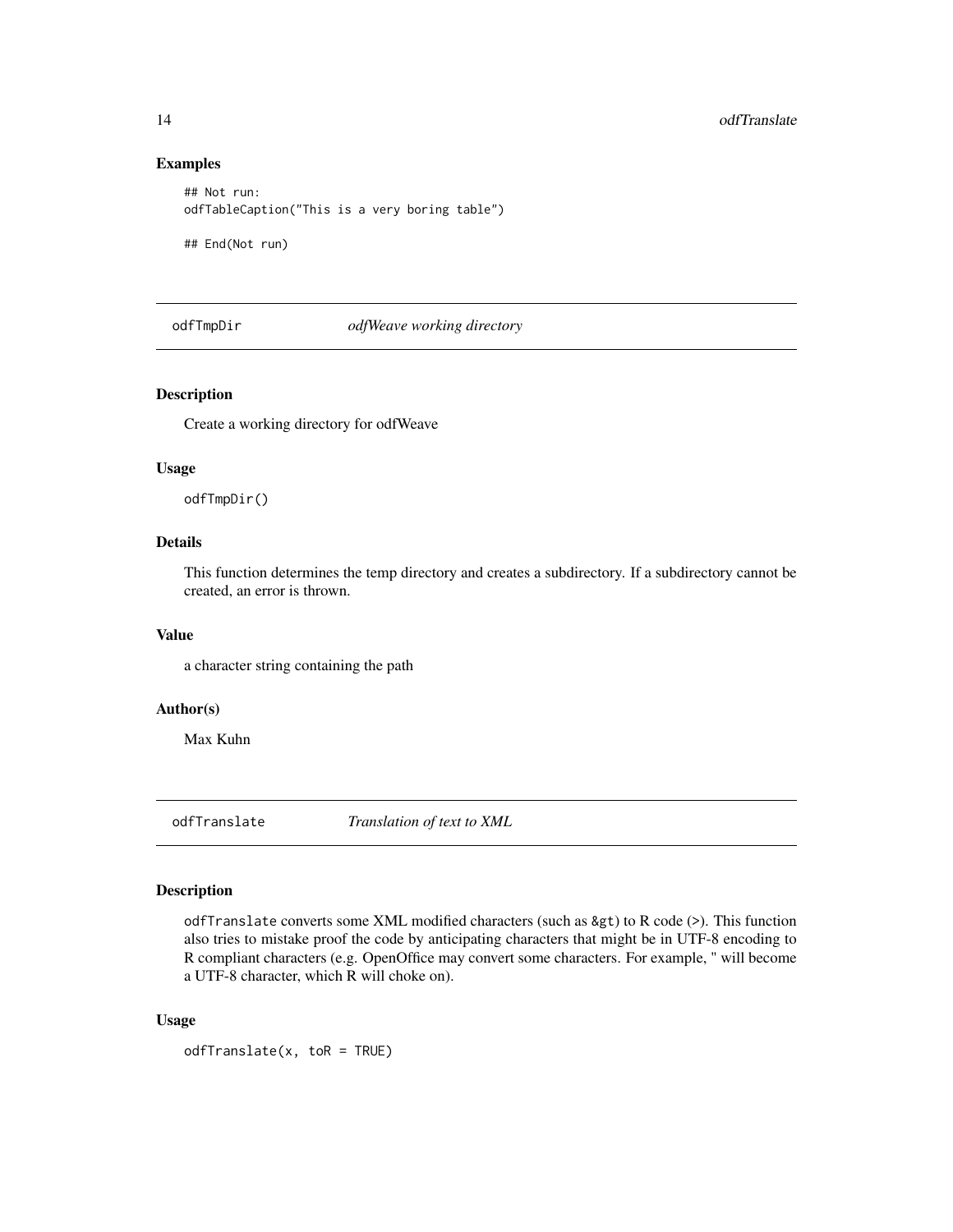#### <span id="page-14-0"></span>odfWeave 15

# Arguments

| $\mathbf{x}$ | a character vector                                                                          |
|--------------|---------------------------------------------------------------------------------------------|
| toR          | a logical. If TRUE, the text is translated from XML to R. The opposite is done if<br>FALSE. |

# Value

a character vector

# Author(s)

Max Kuhn and Nathan Coulter

# Examples

y <- "This is an &quot; interesting&quot; function."

cat(odfTranslate(y))

<span id="page-14-1"></span>odfWeave *Sweave processing of Open Document Format (ODF) files*

# Description

Sweave processing of Open Document Format files

# Usage

```
odfWeave(file, dest, workDir = odfTmpDir(), control = odfWeaveControl())
```
# Arguments

| file    | the ODF file created using OpenOffice V2.0 or above.                                                                                                                                                                         |
|---------|------------------------------------------------------------------------------------------------------------------------------------------------------------------------------------------------------------------------------|
| dest    | path to put the processed file (should include file name and extension)                                                                                                                                                      |
| workDir | a path to a directory where the source file will be unpacked and processed. If<br>it does not exist, it will be created. If it exists, it should be empty, since all its<br>contents will be included in the generated file. |
| control | a list of control settings. See odf WeaveControl for the names of the settable<br>control values and their effects.                                                                                                          |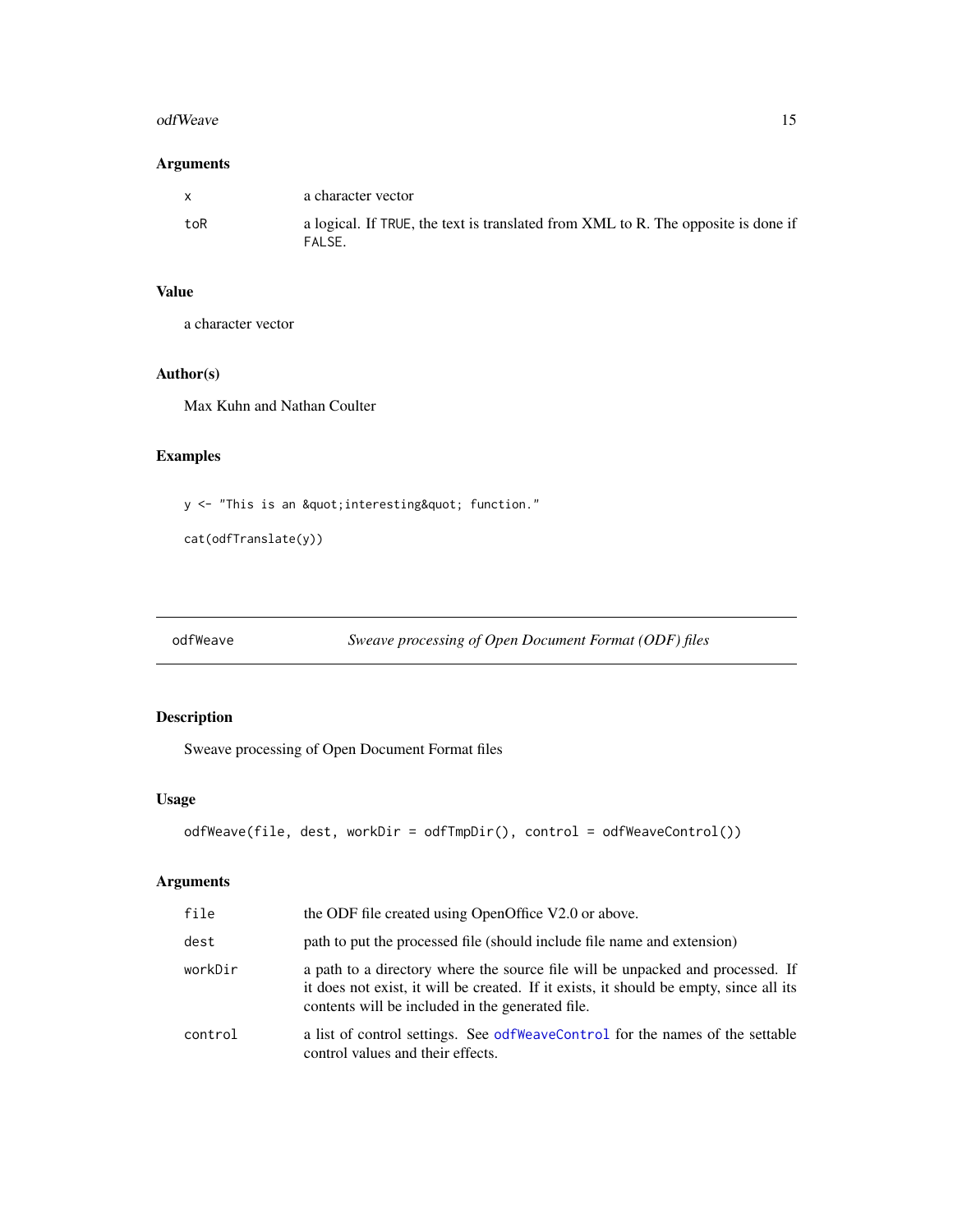#### <span id="page-15-0"></span>Details

odfWeave can be used to embed R code within a word processing document. The odfWeave package was created so that the functionality of [Sweave](#page-0-0) can be used within a rich editor like OpenOffice. The generated document can also easily be edited.

The markup language used is the Open Document Format (ODF), which is an open, non–proprietary format that encompasses text documents, presentations and spreadsheets. There are several editors/office suites that can produce ODF files. OpenOffice, as of version 2.0, uses ODF as the default format. odfWeave has been tested with OpenOffice to produce text documents. As of the current version, odfWeave processing of presentations and spreadsheets should be considered to be experimental (but should be supported in subsequent versions).

Since ODF files are compressed archives of files and directories, R will need to zip and unzip the source file. While R has an unzip utility, it does not have one for re-zipping files, so an external application is needed. unzip and zip are free utilities located at

#### <http://www.info-zip.org/>

Also, jar can be used. See [odfWeaveControl](#page-16-1) for more information on configuring odfWeave to use applications other than zip and unzip.

A few notes about file paths and working directories:

- When specifying the location of the odt file, you cannot use relative paths such as file = "../file.odt". If the input or output files are not in the current working directory, then the absolute path should be used
- odfWeave changes the working directory to the location where the odt file is decompressed. If an error occurs within odfWeave, the working directory will be changed back to the original path
- Since odfWeave changes the working directory when the code chunks are executed, references to files and directories should use absolute paths. For example, if you are using read.csv to bring data into R, the file specification should include the whole path since the working directory will have been changed to a temporary location

The functionality of [Sweave](#page-0-0) is mostly preserved in odfWeave, such as weaving, hooks, figure environments, etc. Some functionality, such as writing output to separate files for each code chunk using the split argument, doesn't make sense when using ODF. See [RweaveOdf](#page-18-1) for more details about the available options.

odfWeave uses the noweb convention for R code. In-line R commands should be in Sexpr calls. The Sexpr text should all be completely in one visual format. e.g., changing the color of part of the Sexpr could result in an error. Block code chunks should use the <<>>= syntax (i.e. no Latex syntax will currently work).

The image format and sizes are specified using [setImageDefs](#page-19-1). The dimensions of the image file and the dimensions of the rendered image can be set independently. See set ImageDefs for more details.

The document formatting.odt in the package's examples directory illustrates the process of changing the appearance of the various document elements.

# Value

an ODF file with the R output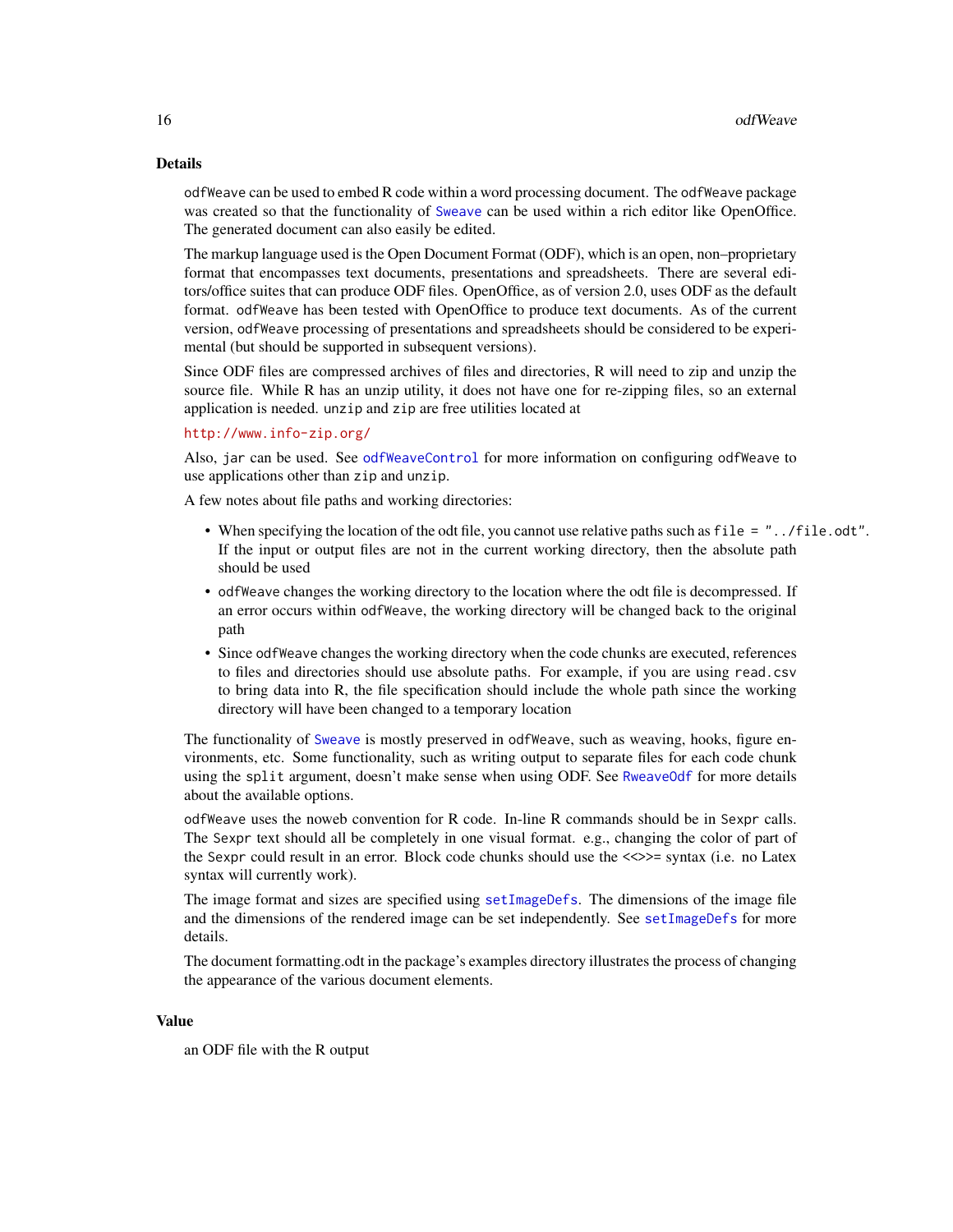# <span id="page-16-0"></span>odfWeaveControl 17

# Author(s)

Max Kuhn

# See Also

[odfWeaveControl](#page-16-1), [RweaveOdf](#page-18-1), [Sweave](#page-0-0)

# Examples

```
## Not run: vignette("odfWeave")
## Not run:
demoFile <- system.file("examples", "examples.odt", package = "odfWeave")
demoFile <- system.file("examples", "testCases.odt", package ="odfWeave")
demoFile <- system.file("examples", "formatting.odt", package = "odfWeave")
## End(Not run)
demoFile <- system.file("examples", "simple.odt", package = "odfWeave")
outputFile <- gsub("simple.odt", "output.odt", demoFile)
library(odfWeave)
odfWeave(demoFile, outputFile)
```
<span id="page-16-1"></span>odfWeaveControl *Control odfWeave options*

#### Description

Allows the user to specify how odfWeave operates and style information for the document.

# Usage

```
odfWeaveControl(zipCmd = c("zip -r $$file$$ .", "unzip -o $$file$$"),
                cleanup = !debug,
                verbose = TRUE,
                debug = FALSE)
```
# Arguments

| zipCmd  | a string for the zipping/unzipping the odt file via a system call. The token<br>\$\$file\$\$ will be gsub'ed with the file name. |  |
|---------|----------------------------------------------------------------------------------------------------------------------------------|--|
| cleanup | a logical: remove the working directory?                                                                                         |  |
| verbose | a logical: should details be printed?                                                                                            |  |
| debug   | a logical: should intermediate files be kept to aid debugging?                                                                   |  |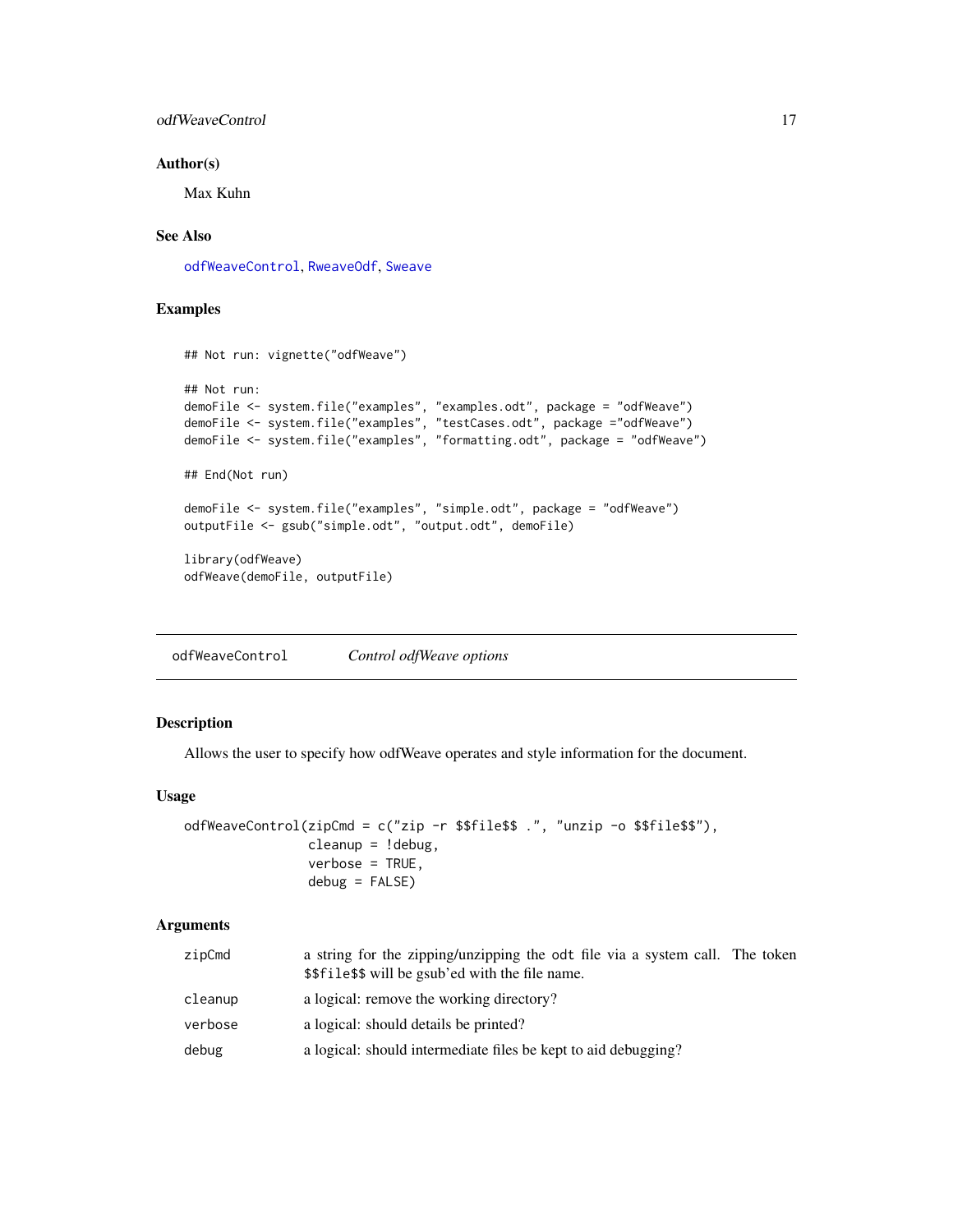#### <span id="page-17-0"></span>Value

a list with element for each of the arguments above.

# Author(s)

Max Kuhn

## See Also

[odfWeave](#page-14-1)

# Examples

odfWeaveControl(cleanup = TRUE)

pkgVersions *List packages currently used*

# Description

Creates a string, matrix or data frame that shows the packages and their versions currently used (i.e in the search path).

## Usage

```
pkgVersions(type = "string", ncol = 4)
```
# Arguments

| type | a string designating the type of output object: "string", "matrix" or "data frame" |
|------|------------------------------------------------------------------------------------|
| ncol | integer specification for the number of columns in the output when type = "matrix" |

#### Value

a string, character matrix or a data frame with columns "Package" and "Version"

#### Author(s)

Max Kuhn, original version by Jim Rogers

```
pkgVersions()
pkgVersions("matrix")
pkgVersions("data frame")
```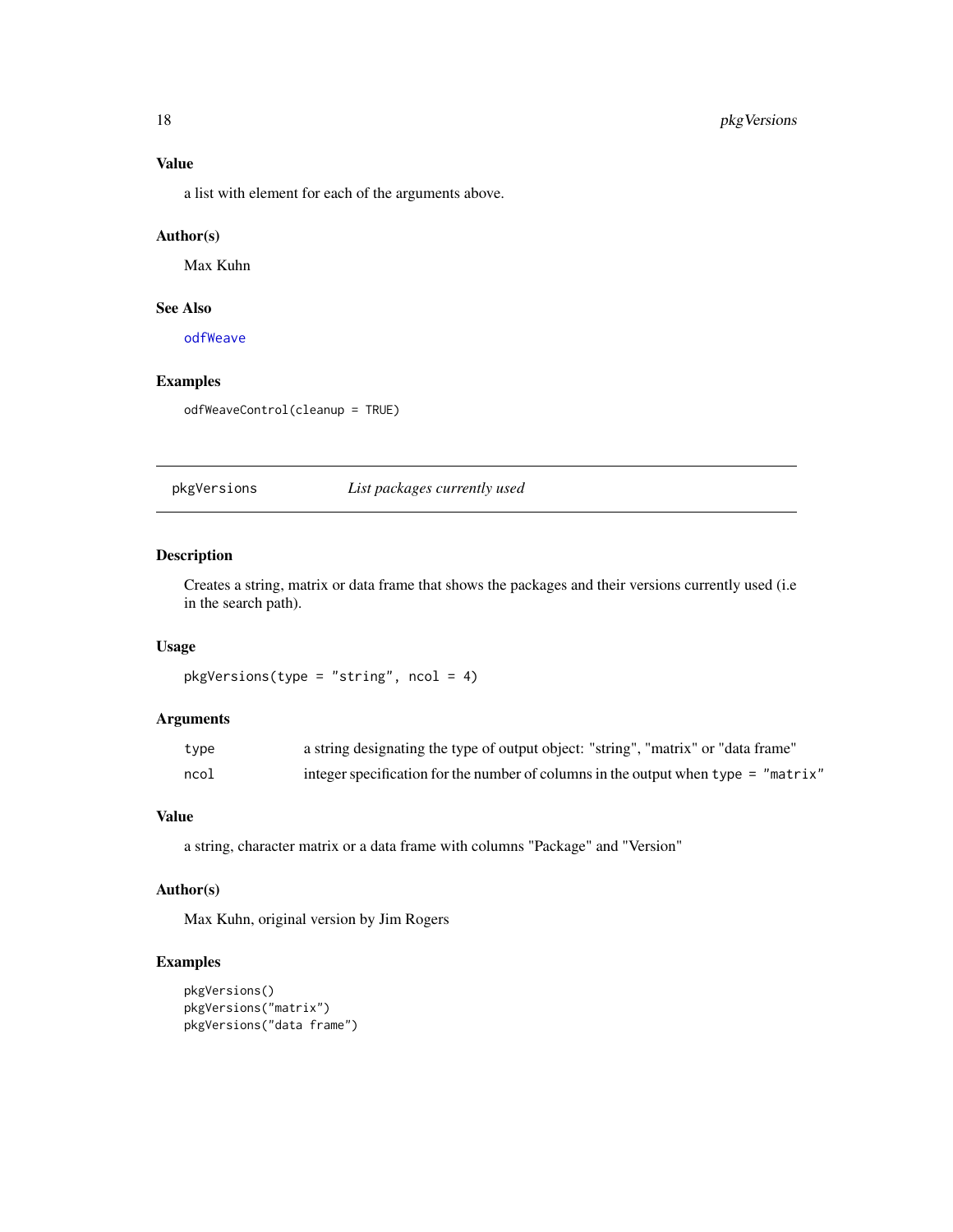<span id="page-18-1"></span><span id="page-18-0"></span>

#### Description

A driver for [Sweave](#page-0-0) that translates R code chunks in XML files produced in Open Document Format (ODF) files.

#### Usage

RweaveOdf()

RweaveOdfSetup(file,

```
syntax,
output = NULL,quiet = FALSE,debug = FALSE,
echo = TRUE,
eval = TRUE,...)
```
#### Arguments

| An object of class SweaveSyntax.<br>syntax<br>output<br>that the output is created in the current working directory.<br>quiet<br>If TRUE all progress messages are suppressed.<br>debug<br>If TRUE, input and output of all code chunks is copied to the console.<br>echo<br>set default for option echo, see details below.<br>eval<br>set default for option eval, see details below.<br>optional arguments. This is used to pass the control object to the driver<br>$\cdots$ | file | Name of Sweave source file.                                                                                                                                   |
|----------------------------------------------------------------------------------------------------------------------------------------------------------------------------------------------------------------------------------------------------------------------------------------------------------------------------------------------------------------------------------------------------------------------------------------------------------------------------------|------|---------------------------------------------------------------------------------------------------------------------------------------------------------------|
|                                                                                                                                                                                                                                                                                                                                                                                                                                                                                  |      |                                                                                                                                                               |
|                                                                                                                                                                                                                                                                                                                                                                                                                                                                                  |      | Name of output file, default is to remove extension '.nw', '.Rnw' or '.Snw' and<br>to add extension '.xml'. Any directory names in file are also removed such |
|                                                                                                                                                                                                                                                                                                                                                                                                                                                                                  |      |                                                                                                                                                               |
|                                                                                                                                                                                                                                                                                                                                                                                                                                                                                  |      |                                                                                                                                                               |
|                                                                                                                                                                                                                                                                                                                                                                                                                                                                                  |      |                                                                                                                                                               |
|                                                                                                                                                                                                                                                                                                                                                                                                                                                                                  |      |                                                                                                                                                               |
|                                                                                                                                                                                                                                                                                                                                                                                                                                                                                  |      |                                                                                                                                                               |

# Supported Options

[RweaveOdf](#page-18-1) supports the following options for code chunks (the values in parentheses show the default values):

echo: logical (TRUE). Include S code in the output file?

- eval: logical (TRUE). If FALSE, the code chunk is not evaluated, and hence no text or graphical output produced.
- results: character string (verbatim). If verbatim, the output of S commands is included in the verbatim-like Soutput environment. If xml, the output is taken to be already proper XML markup and included as is. If hide, then all output is completely suppressed (but the code executed during the weave).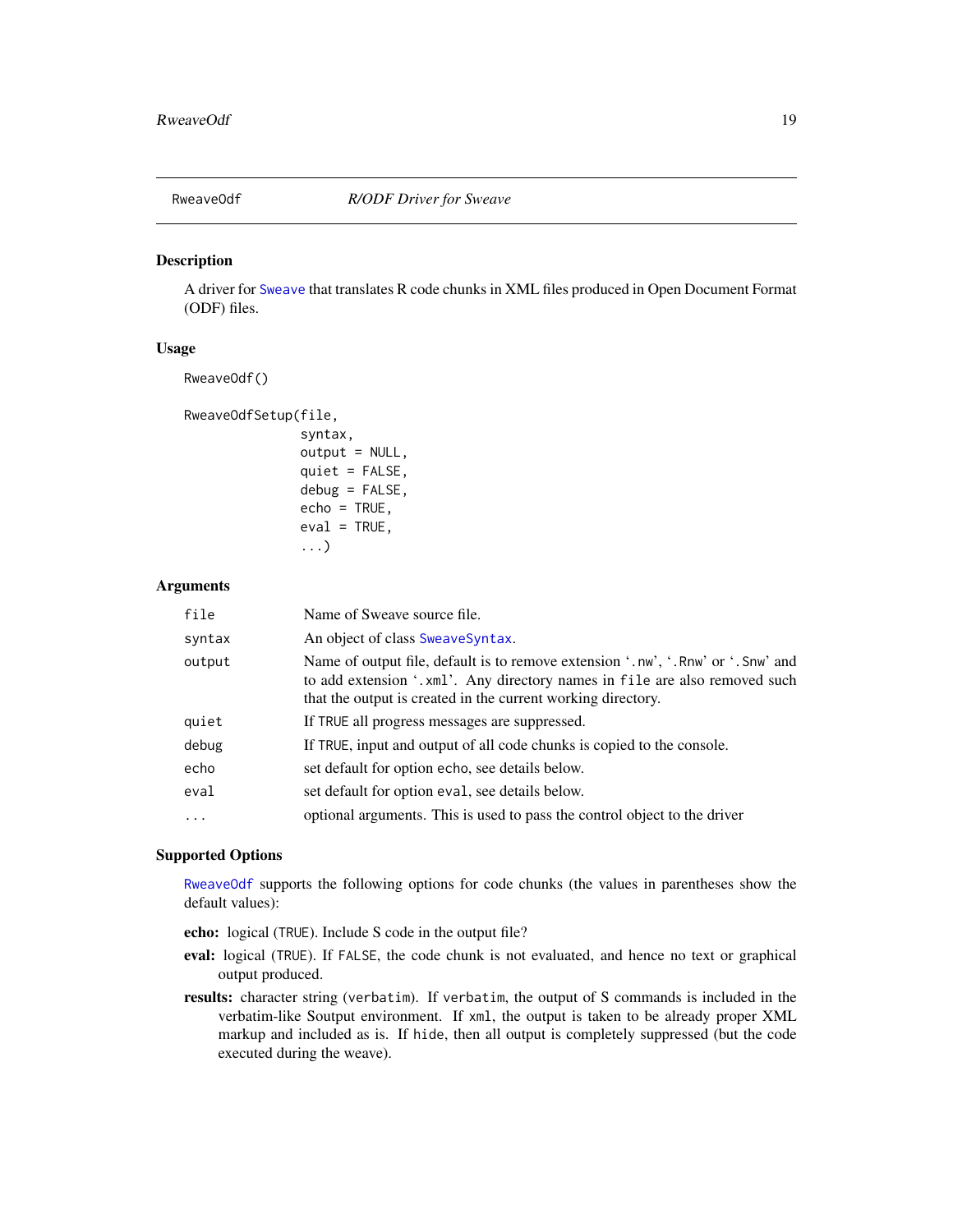- <span id="page-19-0"></span>print: logical (FALSE) If TRUE, each expression in the code chunk is wrapped into a print() statement before evaluation, such that the values of all expressions become visible.
- term: logical (TRUE). If TRUE, visibility of values emulates an interactive R session: values of assignments are not printed, values of single objects are printed. If FALSE, output comes only from explicit [print](#page-0-0) or [cat](#page-0-0) statements.
- fig: logical (FALSE), indicating whether the code chunk produces graphical output. Note that only one figure per code chunk can be processed this way.

Note that image options, such as the image type and size, are set using [setImageDefs](#page-19-1).

#### Author(s)

Max Kuhn, based on [RweaveLatex](#page-0-0) by Friedrich Leisch

#### See Also

[Sweave](#page-0-0), [odfWeave](#page-14-1), [setImageDefs](#page-19-1)

setStyles *Style Definitions and Assignments*

#### <span id="page-19-1"></span>Description

Utility functions for declaring and setting styles

#### Usage

```
getStyles()
setStyles(style)
getStyleDefs()
setStyleDefs(def)
```
getImageDefs() setImageDefs(def, verbose = TRUE)

#### Arguments

| style   | a list of style assignments            |
|---------|----------------------------------------|
| def     | a list of style definitions            |
| verbose | a logical: should warnings be printed? |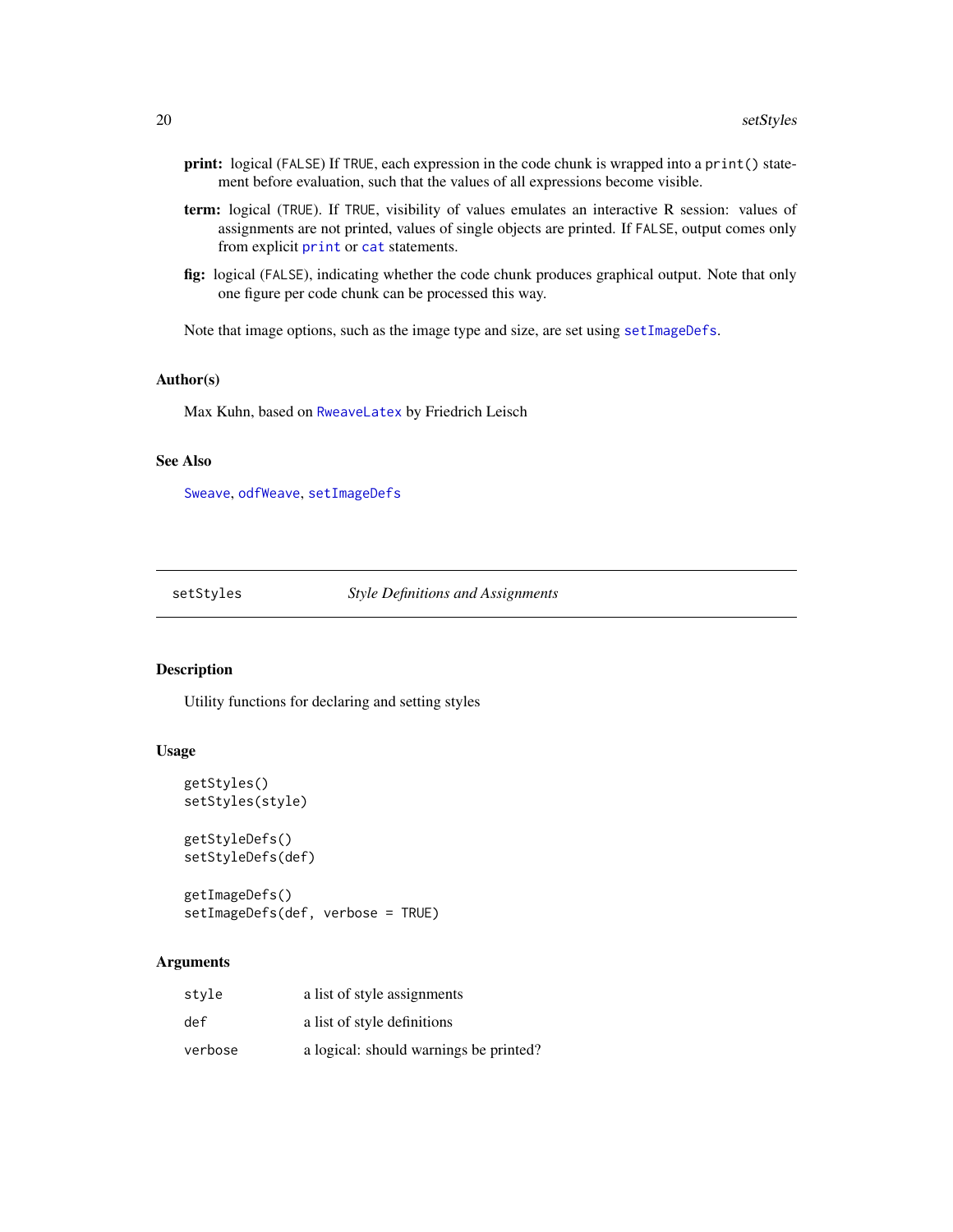#### <span id="page-20-0"></span>setStyles 21

### Details

There are two main components to specifying output formats: style definitions and style assignments. The definition has the specific components (such as a table cell) and their format values (e.g. boxed with solid black lines). The function getStyleDefs can fetch the pre-existing styles in the package. These can be modified and new definitions can be added. The function setStyledefs "registers" the style changes with the package. When odfWeave is called, these definitions are written to the style sections of the XML files. See the example below.

There is a second mechanism to assign styles to specific output elements. The functions getStyles and setStyles can be used to tell [odfWeave](#page-14-1) which style definition to use for a particular output.

For example, the input and output elements control how R code and command–line output look. To change either of these, an existing definition can be assigned to these entries and reset using setStyles(currentStyles). Unlike the style definitions, the style assignments can be modified throughout the R code.

For graphics, getImageDefs and setImageDefs can be used to specifiy the type of plot device and it's arguments. getImageDefs will return a list with elements

- type a character string for the image type (this is also used to set the file extension). Possible values are "png", "jpeg", "bmp", or "eps" (OpenOffice does not accept pdf or svg graphics)
- device a character string for the device that should be used to generate the graphics. Some systems may not have png or jpeg devices setup, so capabilities is used to make that determination by default
- plotHeight the height for the image file. For "png", "bmp" and "jpeg" devices, this is in pixels, but for others it is in inches
- plotWidth similar to plotHeight
- dispWidth the height of the image, in inches, as shown in OpenOffice
- dispWidth similar to dispHeight Since these functions can be called from within code chunks, graphical parameters can be changes during the Sweave process.

#### Value

The get functions return named lists.

# Author(s)

Max Kuhn

```
currentStyleDefs <- getStyleDefs()
currentStyleDefs$ArialNormal$fontSize <- "10pt"
setStyleDefs(currentStyleDefs)
```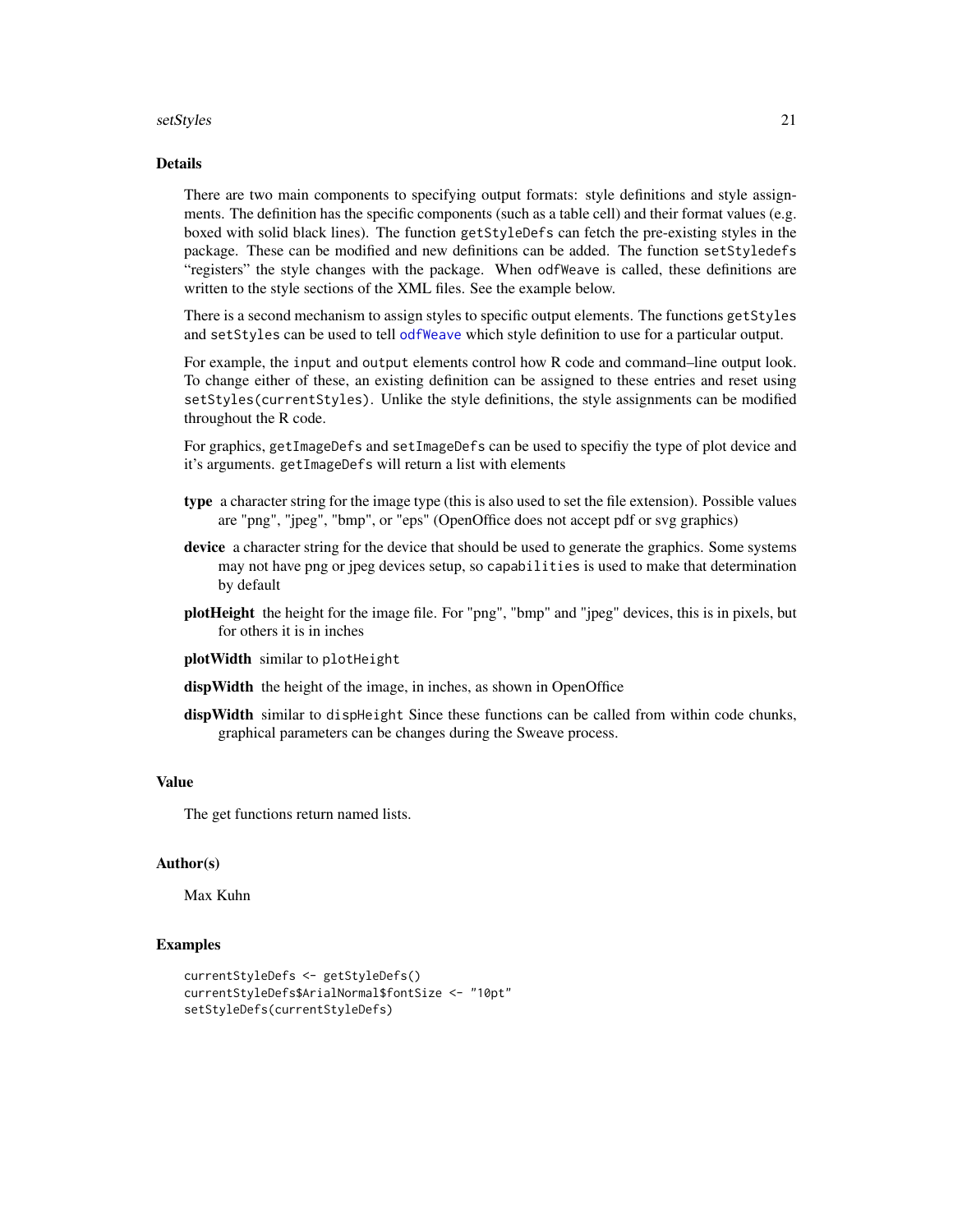<span id="page-21-1"></span><span id="page-21-0"></span>

# Description

Based on the current style specifications, create style names for all table elements.

#### Usage

```
tableStyles(x, useRowNames = TRUE, header = NULL, cgroup = NULL, rgroup = NULL)
```
# Arguments

| X           | a vector, matrix or data frame. See details below             |
|-------------|---------------------------------------------------------------|
| useRowNames | a logical: should the row names be printed in the final table |
| header      | an optional vector of heading names                           |
| cgroup      | an optional data frame of group heading names and spans       |
| rgroup      | an optional data frame of group row names and spans           |

#### Details

Based on the dimensions of x, this function generates table style names for all of the elements. For example, f the data are an nxn matrix, it will create an nxn matrix of style names for the text and the table cells.

The arguments of tableStyles must be consistent with those specified for [odfTable](#page-10-1), specifically the useRowNames and header arguments.

Once the appropriate set of style names are generated, the user can programatically alter it. For example, based on some logic, cells can have different text colors etc.

The document formatting.odt in the package's examples directory illustrates the process of changing the appearance of the table using tableStyles.

# Value

A list of style names with elements: table, text, cell, header, headerCell, cgroupText, cgroupCell, rgroupText and rgroupCell. The text and cell entries are for the non-header table elements.

#### Author(s)

Max Kuhn

#### See Also

[odfTable](#page-10-1)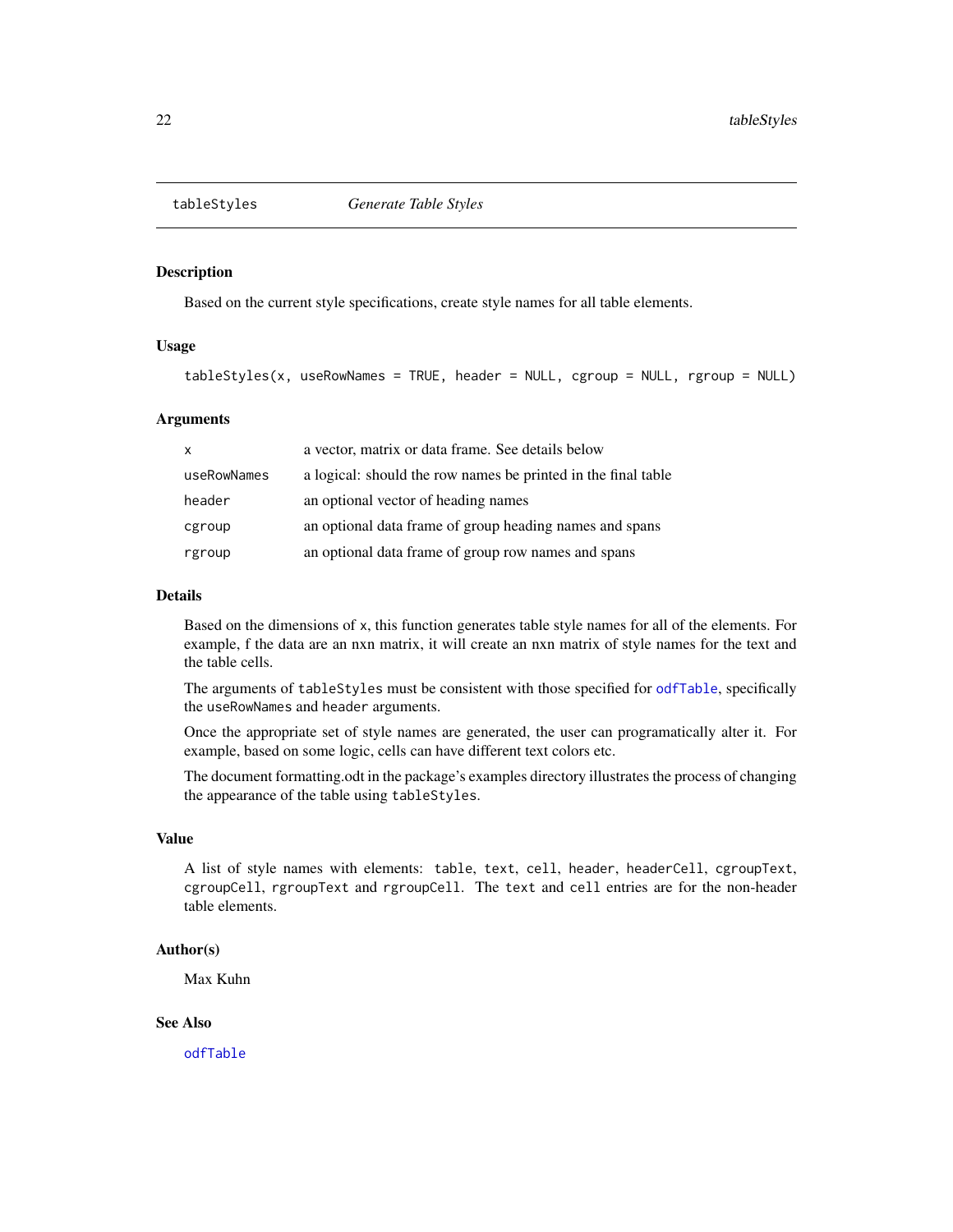# tableStyles 23

```
irisStyles <- tableStyles(iris, useRowNames = TRUE, header = names(iris))
irisStyles$text[2,3] <- "ttRed"
odfTable(iris, useRowNames = TRUE, styles = irisStyles)
```